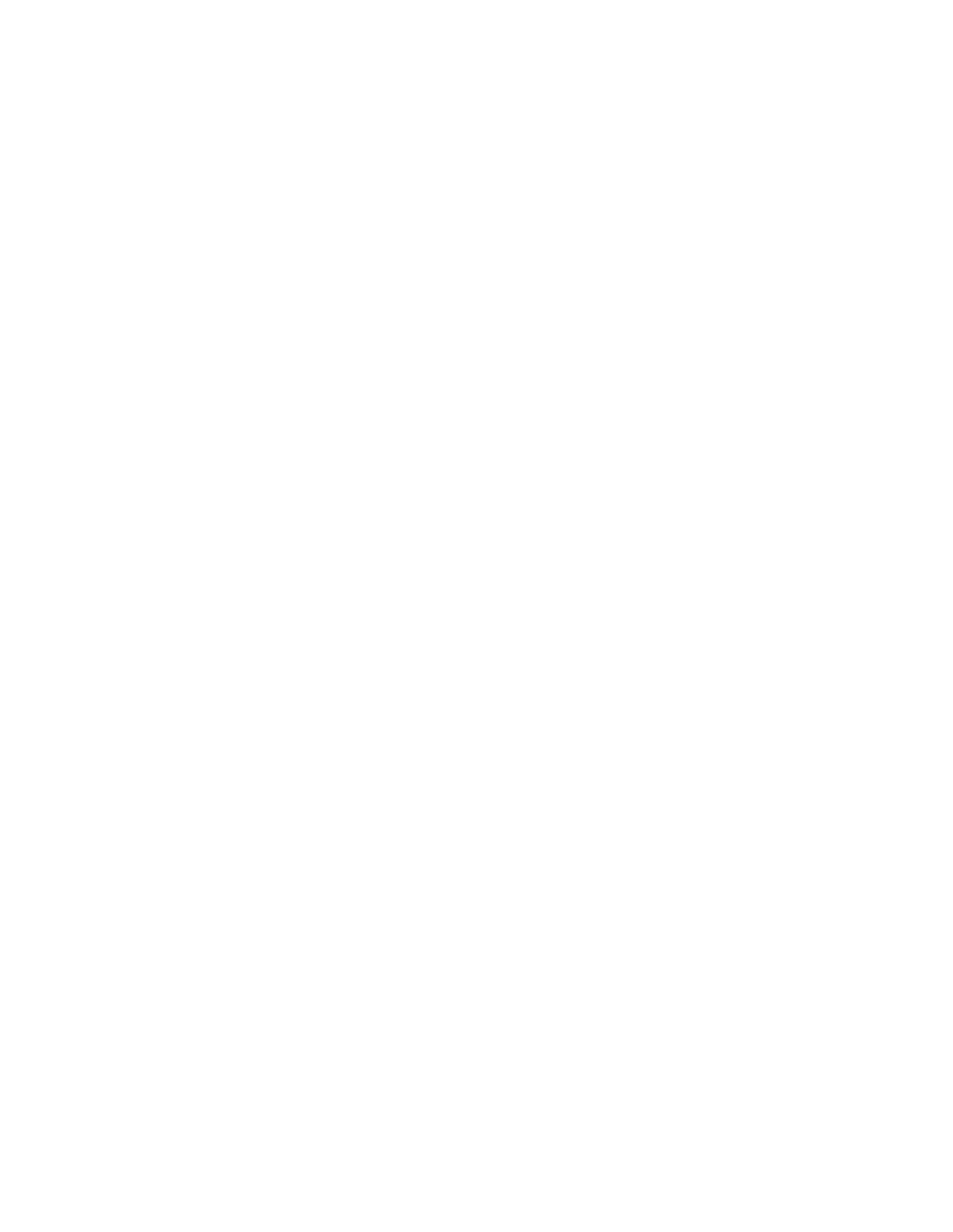### **Dear Union Elementary School District Families & Community,**

Thank you for your continued patience and support as we prepare for the safe reopening of the 2020- 2021 school year. We are pleased to share that the Union Elementary School District's school year will begin on Monday, August 3rd, 2020, with a phased reopening using our On-Line environment.

Your feedback was clear, parents wanted In-Person and On-Line learning options for the upcoming school year. In response, our Board approved two models for supporting your child's safety, social and emotional development, and academic acceleration. Both models will be taught by Union Elementary School District teachers using our adopted curriculum and following a regular daily schedule and routine.

While we look forward to the day when all students can return to our school buildings, unfortunately we are not there yet. Per Governor's Order, due to the continued spread of COVID-19, it is not safe to begin our In-Person model. Therefore, beginning the week of August 3, 2020, we will start **On-Line for all** to begin the school year. We will continue this model until we are safe to reopen our school buildings to students, tentatively August 17, 2020.

### **Here is our phased plan for reopening.**

- School begins August  $3<sup>rd</sup>$  and  $4<sup>th</sup>$ , 2020 with a parent-teacher-student conference held for each child on one of these two dates. *You will be contacted to schedule your time. It is very important that you attend this meeting so you are well informed and receive your child's learning materials.*
- Students will follow an early release schedule on August 5, 6, 7. These will be partial days of learning to allow students to learn the On-Line environment and allow our staff to have continued professional development and assess students' needs.
- Additional information on the platform, expectations and how students will engage with their teachers will be provided during your parent teacher student conferences.
- Union Elementary will remain On-Line only, until it is safe to move into our In-Person model, giving parents a choice in their child's education - either returning to classroom instruction or continuing with On-Line instruction.
- Professional Development will be provided to all teachers and instructional coaches to assist with using their current system, Synergy, as well as how to host daily lessons in Microsoft Teams.

As we continue to monitor our changing environment and take guidance from public health, we are prepared to return to physical learning. Union ESD is here to support your family choice for navigating a safe transition back to school.

To help with that transition, this Back to School Plan describes our models for reopening and explains the safety and reporting protocols we will put into place for safely navigating the upcoming year. We know things are likely to change, so ask for your flexibility and patience as we move through the 2020-2021 school year.

Please take time to read and review. If you have any questions, please discuss with your child's teacher and/or school administrator. We are looking forward to welcoming you and your children back in the very near future and look forward to seeing you On-Line!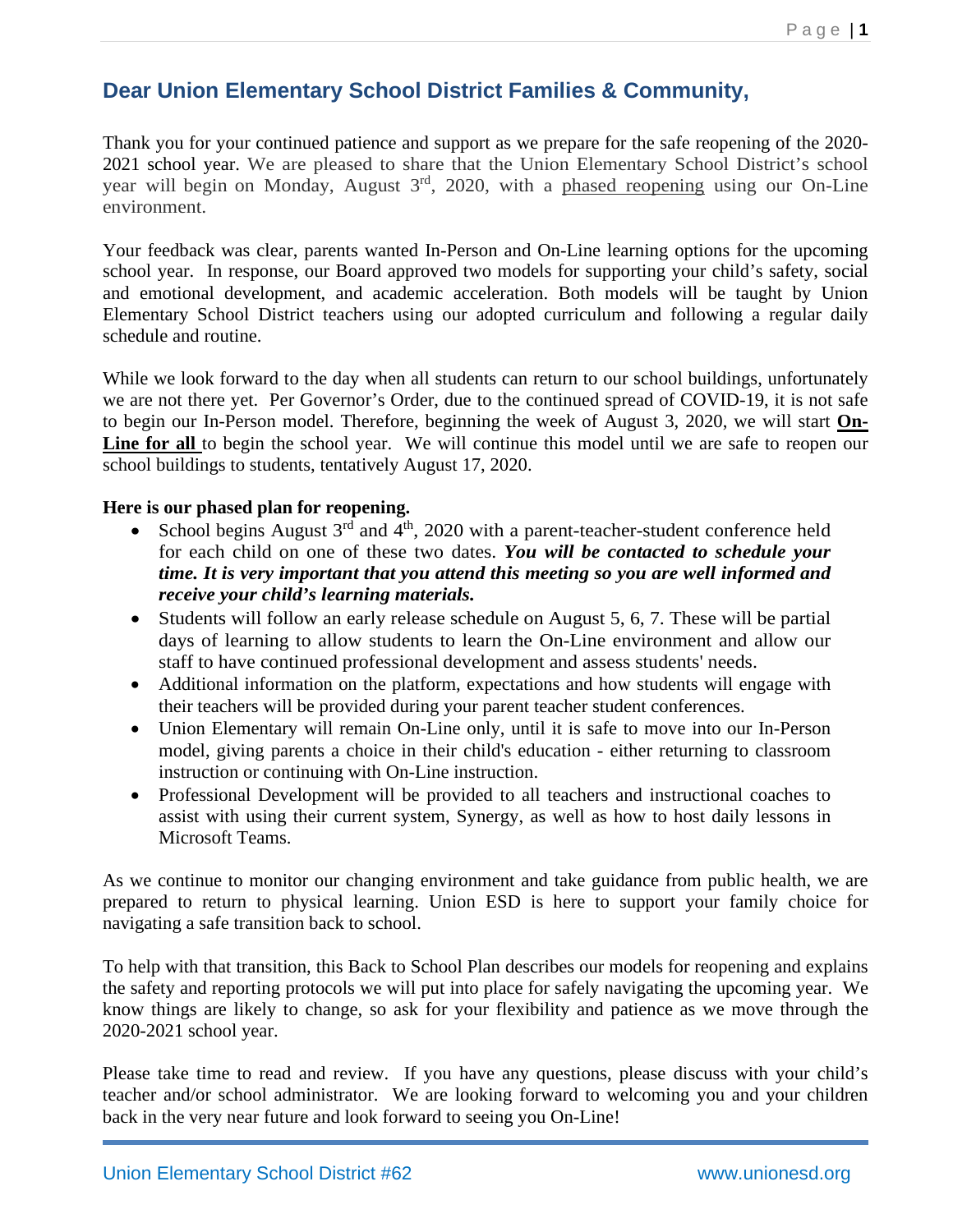# **Choose Your Child's Path Back to School**

*We know not all families face the same circumstances and need choices that help them feel safe about meeting the academic and social emotional needs of their child. Families can choose an option that best serves their circumstances. No matter which option you choose, our commitment is to providing high-quality instruction, delivered by a certified Union Elementary School District teacher. If your child is medically fragile, we ask that you schedule an appointment with the school principal to discuss options which may be limited to On-Line instruction to start the year.*

*We are asking parents to choose a model for 9-weeks at a time. There will be options to change models at each 9 week period. If you are already enrolled, you will only need to select the model that works for each child.*



When it is safe to return to campus, Union ESD#62 will offer an In-Person learning option.

Students will spend the day with the same group of students, not to exceed 25, practice social distancing, and have their own desk, supplies, and curricular materials. Students will receive core instruction, social emotional learning skills, and limited specials. Students and staff will wear cloth face coverings, be pre-screened daily by parents, and be visually monitored upon entry and throughout the day. Students will eat with and engage in structured breaks and play with their class only. Schools will be disinfected daily, and high touch areas more frequently, communal areas closed, and no visitors will be admitted to campus. Each school will provide their specific school schedule, entry and exit plans, transportation plans and expectations, and details specific to the campus.

- Pre $K 8<sup>th</sup>$  grade
- 5 days per week , 6 hours/day
- Preventative CDC safety measures implemented with smaller class size, 25 max
- Students stay with their class only
- Social-emotional support, Class meetings, small groups and 1:1 support Social-emotional support
- Accommodations & Support services provided
- Breakfast at Home (sent the day before)
- Lunch in class or outside weather permitting
- Specials, push-in



Families will have the option for children to attend On-Line learning.

Students will engage live On-Line with a Union Elementary School District teacher, who will follow a set schedule each day. Students will receive core instruction, social emotional learning skills, and limited specials. There will be structured breaks throughout and a break for lunch. Teachers may also release students to work independently for set periods of time. Meal service is still to be determined. Students should expect to participate as if they were in the classroom. Students will be provided with supplies and curricular materials. Attendance will be taken and regular assignments and grades will be given. Internet service will be required for this option; however, a computer will be provided per family, eventually 1:1 for every child when order arrives.

- $K 8<sup>th</sup>$  grade
- 5 days per week, 6 hours/day
- Internet Connection required
- District Device provided
- Class meetings, small groups and 1:1 support Social-emotional support
- Accommodations & support services provided, as feasible
- **Limited Specials**
- Meal service TBD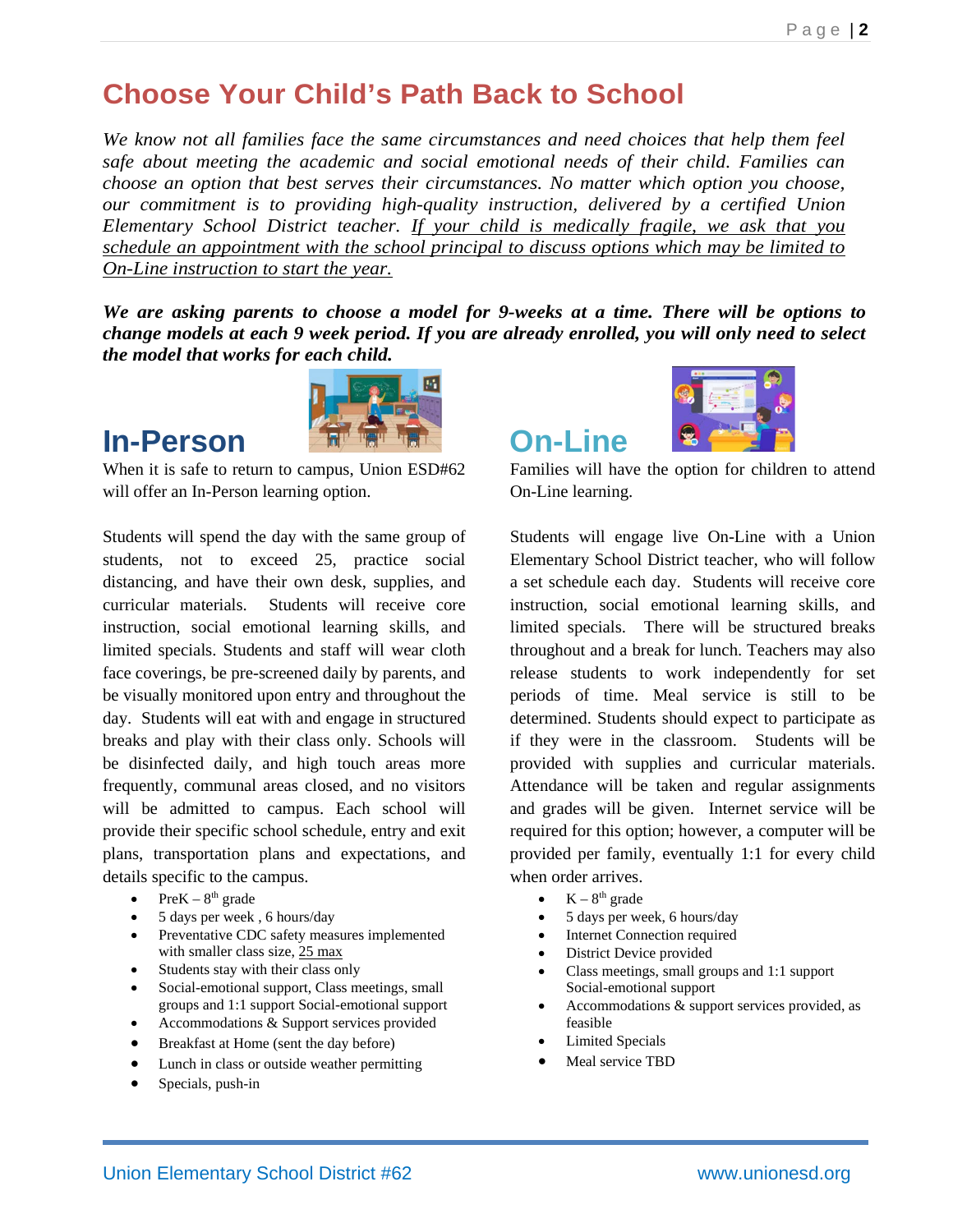# **Meeting Social Emotional & Academic Needs**

*Safety, student social emotional needs, and accelerating learning were the top three concerns of our families. We have designed a schedule to meet those needs. Below is an outline of the amount of time your child can expect to spend participating in learning, regardless of the model you choose. Specials will occur occasionally, for limited times, throughout the day.*

| <b>Content</b>                      | <b>Minutes</b> |
|-------------------------------------|----------------|
| Social Emotional Learning           | 30 minutes     |
| <b>Balanced Literacy</b>            | 2 hours        |
| (Reading, Writing, Language)        |                |
| <b>Mathematics</b>                  | 1 hour         |
| Social Studies & Science            | 1 hour         |
| Workshop (Literacy & Mathematics) & | 1 hour         |
| <b>Structured Breaks</b>            |                |
| Lunch                               | 30 minutes     |
| <b>Total</b>                        | 6 hours        |

### **Elementary K-6 Instructional Minutes**

### **Middle School 7-8 Instructional Minutes**

| <b>Content</b>                            | <b>Minutes</b>    |
|-------------------------------------------|-------------------|
| Social Emotional Learning                 | 30 minutes        |
| English Language Arts (Reading & Writing) | 1 hour 15 minutes |
| <b>Mathematics</b>                        | 1 hour 15 minutes |
| <b>Social Studies</b>                     | 1 hour 15 minutes |
| Science                                   | 1 hour 15 minutes |
| Lunch with Socialization                  | 30 minutes        |
| Total                                     | 6 hours           |

School hours to start the year, (times subject to change to accommodate staggered entry/exits):

| <b>School</b>    | <b>Campus Arrival Time</b> | <b>School Start Time</b> | <b>School End Time</b> |
|------------------|----------------------------|--------------------------|------------------------|
| Dos Rios         | 7:30                       | 7:45                     | 1:45                   |
| Hurley Ranch     | 8:15                       | 8:30                     | 2:30                   |
| Union Elementarv | 8:15                       | 8:30                     | 2:30                   |

*The exact order of content will be set and communicated by your child's school and will vary by grade level and sometimes by teacher. Additionally, if your child attends On-Line, the daily schedule will be communicated at the August 3rd/4th Parent-Teacher Conference.*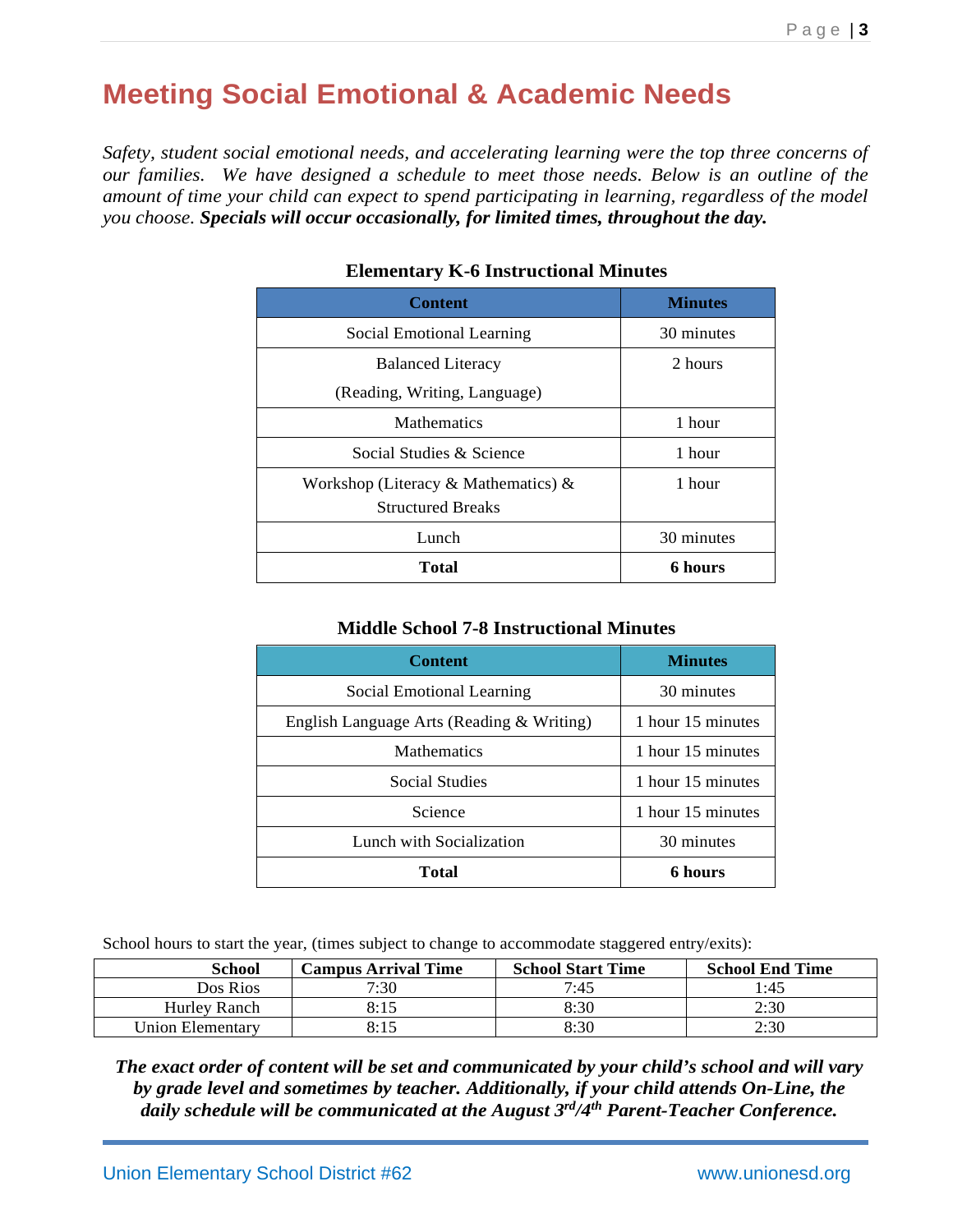# **In-Person Learning Model**

*The heart of our decisions remains the safety of our students and staff. We are following current recommended CDC, State and County Health Guidelines. Additional updates may be made in accordance with Arizona Department of Public Health (ADHS), Maricopa County Department of Public Health, Centers for Disease Control (CDC), Executive Orders issued by Governor Doug Ducey and the decisions made by the district's Governing Board and Leadership Team. Some procedures and protocols may vary by school based on enrollment or layout of school campus and will be shared with parents by school principals.*

### **School Campuses and Classrooms**

- As much as possible, students will remain static with the same groupings and the same staff throughout the day and limit mixing between groups as much as possible.
- Where possible, student seating will be arranged to maintain as much physical distance as possible. Desks will be faced in the same direction, rather than facing each other; or students will sit on only one side of tables, spaced apart, in assigned seats.
- We will cap sizes at 25, while COVID-19 is still a health crises, but expect classes may be smaller depending on how many families opt-in to On-Line instruction.
- Where possible, physical distancing will be maintained in open or common areas, such as hallways, gyms and playgrounds.
- Each student will utilize their own school set of supplies and keep their belongings separate throughout the day.
- Students are encouraged to bring a bottle to school that can be refilled from one of our water filling stations on campus.
- To limit exposure to other students and staff, structured breaks will be separated by classes.
- Signage will be posted in all rooms and common areas explaining hygiene practices to prevent spread.
- Specials will continue; however, the exact model is still being developed. As the first day of school approaches, more information will be provided by the first day of instruction.
- Physical education classes may focus on personal health/fitness instead of high-contact exercises and will take place outside, when weather permits.
- Special education, gifted and English language services will resume under the close direction of our educators and individual IEP Team.

### **Emergency Contact/Pick-Up**

Because there is a low threshold for illness in schools, you may have to keep your child home for illness, or be asked to pick them up more frequently than usual. If students demonstrate any signs of illness, parents will need to be able to pick up a student fairly soon after an illness is identified. Please provide emergency back- up contact who would be able to pick up your child, should you not be available.

### **Face Coverings**

- Face coverings will be required for all who enter our schools and classrooms. Face shields are not an acceptable replacement per CDC and Public Health.
- Any student who has difficulty breathing, who is incapable of physically removing the face covering on his/her own, or who will not wear cloth face coverings should meet with their site administrator for options, which may be limited to On-Line learning to start the year.
- Students who refuse to comply with the safety protocols adopted for In-Person learning will be assigned to an online learning program pursuant to A.R.S. 15-841(F).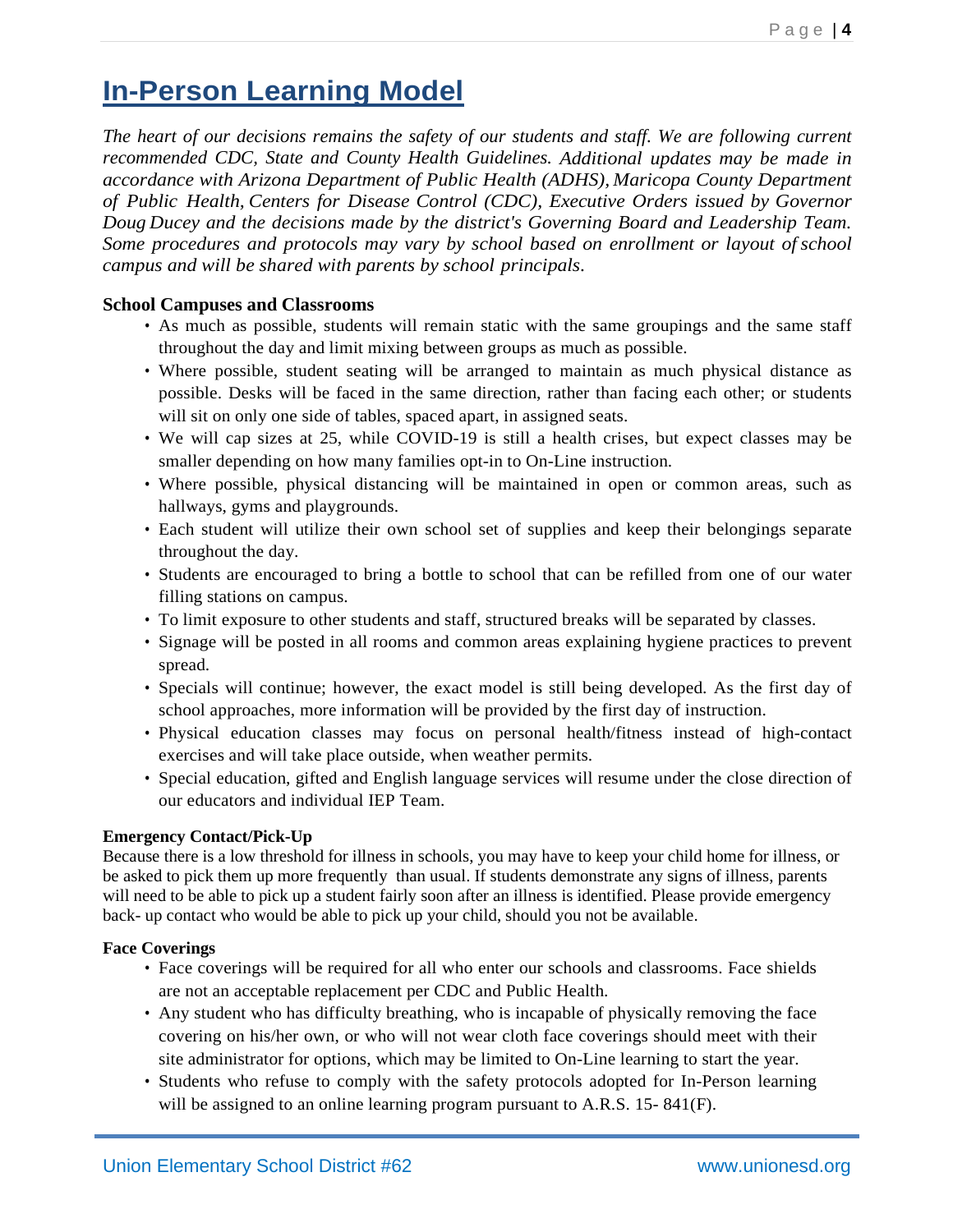### **Restrooms**

Students will enter restrooms in groups no larger than the number of stalls/urinals in the restroom and will be required to wear face masks at all times. Posters reminding students of handwashing expectations will be displayed. Restroom capacity signs posted will support social distancing.

### **Hand Hygiene**

Frequent hand washing/cleaning will be encouraged at regular intervals throughout the day with both soap and water or hand sanitizer. Instructions for hand washing include:

- Hand sanitizing stations will be available at every school site in the high-traffic areas.
- All classrooms will have access to handwashing and students will be instructed to use soap and water, and scrub for 20 seconds, followed by rinsing.
- Classrooms without handwashing stations in them will have access to a minimum 60% alcoholbased hand sanitizer.

### **Health Screening**

- Parents and guardians will be expected to screen their child's health daily prior to heading to school or the bus stop. Please use the Daily At Home Health Screening, **Appendix A.**
- Students must stay home if they feel ill or are exhibiting symptoms of respiratory infection or other COVID-19 symptoms.
- If a teacher has concerns based on a visual check of the child, the school nurse/principal will be contacted prior to sending the student to the nurse's office.

### **Enhanced Cleaning**

- Additional disinfecting of high touch point areas, such as countertops and door handles will be completed by the site lead on each campus.
- All classrooms will have an EPA N-list registered disinfectant available for staff to disinfect high touch points as needed throughout the day.
- Training will be provided on the proper use/procedures for disinfecting and the required Personal Protective Equipment (PPE) required.
- Continued air quality will be maintained by cleaning all HVAC unit coils and changing air filters as scheduled.
- All soft porous surface furniture, to include couches/overstuffed chairs/non-District purchased rugs will be removed from all areas.
- Our contracted custodial company will mobilize their rapid response team in the event of a positive COVID-19 case.

### **Visitors on Campus**

- Following CDC guidance, parents/visitors will not be allowed to walk students on or off campus before or after school, and will not be permitted on campus during school hours.
- Meetings with outside visitors/parents that must meet in person, will meet in one specified location in the front office (or nearby location) that will be thoroughly cleaned after each appointment. Each principal will provide details on this process as the need arises.
- At this time, school volunteer options on campus are suspended but will be reevaluated after the start of school year.
- Front office staff will disinfect shared surfaces routinely throughout the day.
- Hand sanitizer will be available to visitors after using shared pens and/or paperwork.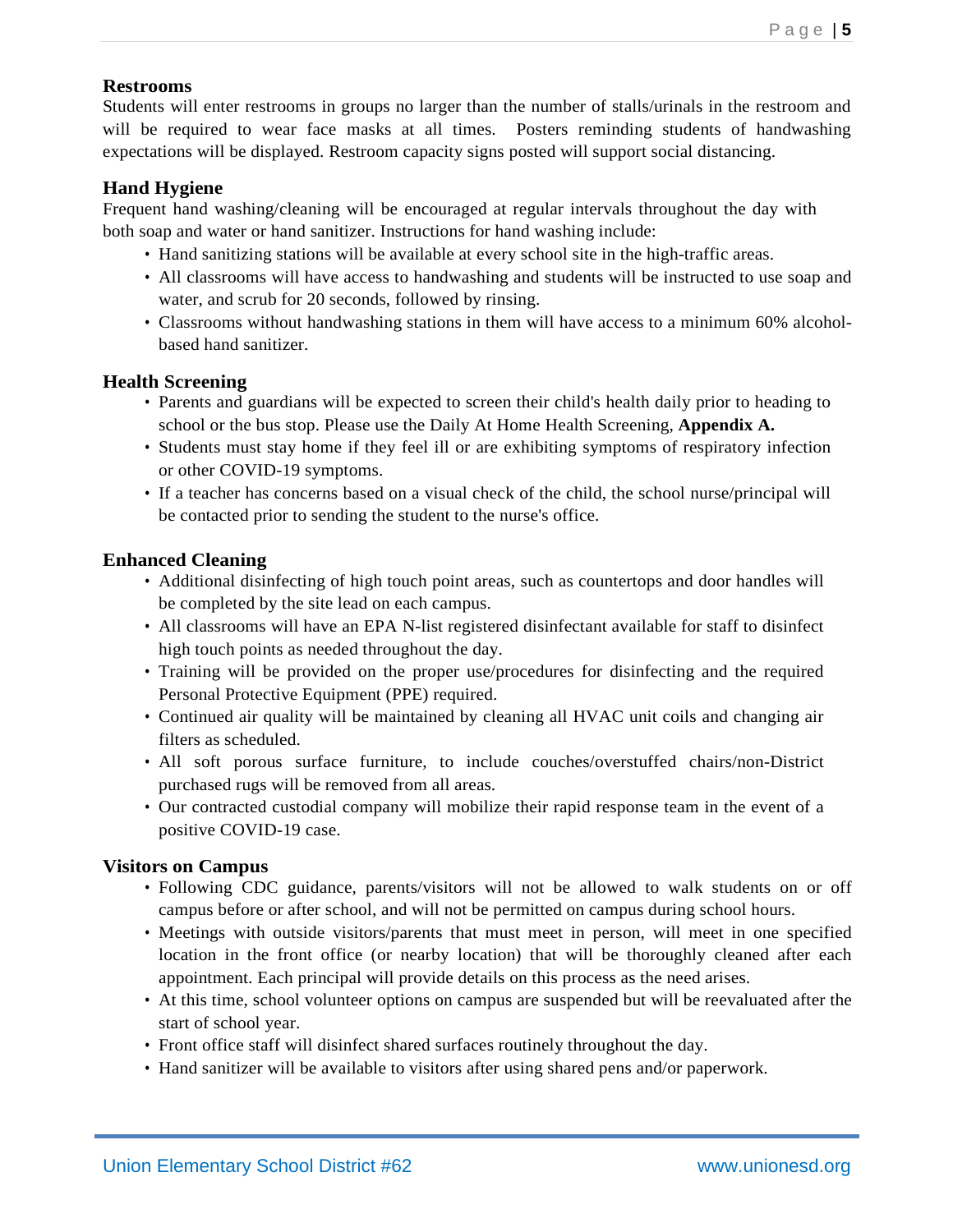### **Social-Emotional Well-Being**

- We recognize that many students may struggle with processing our new normal and each of our schools are prepared to aid our students in any way. All schools have a student support team to assist in addressing the social  $\&$  emotional needs of students. Social emotional learning is built into the daily schedule for both In-Person and On-Line models.
- Union Elementary School District has school counselors at each site to assist with student emotional or behavioral health needs & to connect families to community resources. You can reach them directly at: Dos Rios, Ms. Richardson 623-474-7006; Hurley Ranch, Ms. Reed 623- 478-5119; and Union Elementary, Ms. Rutledge 623-478-6004.

### **Response to Reported Cases**

- The District will follow CDC protocols regarding reported cases and take specific guidance from the Maricopa County Department of Public Health.
- School nurses will follow established screening and isolation protocols and consult with public health officials to determine how to handle students or staff who display or develop COVID-19 symptoms.
- Isolation areas will be set up within health offices for students or staff who may be sick.
- Students exhibiting COVID-19 symptoms will be supervised in the isolation area of the nurse's office until a parent arrives. If a student is exhibiting distress, 911 will be called.
- Parents are asked to notify the school nurse if members of the household become sick or test positive for COVID-19.

### **Support Services**

*Education is more than what happens in the classroom. We are dedicated to your child's health and safety outside the classroom as well.*

### **Transportation Services**

- Transportation will be provided for students who reside one-mile or more from school or receive specialized transportation.
- Bus staff and students are required to wear cloth masks on the buses.
- On all school provided transportation, students will be asked to comply with physical distancing guidelines when waiting at the bus stop, during boarding and exiting the bus.
- Bus riders will board from the back to the front of the bus and then unload from the front to the back to minimize passing others in the center aisle.
- Siblings/household members may be required to sit together.
- High touch-point areas, like handrails, door handles and the driver area will be cleaned in between bus runs and the buses will be thoroughly sanitized each night.
- Windows may be open by staff for increased air circulation during seasonal times of year.
- Families are encouraged to transport their children to school to reduce the number of students on a bus.

### **Breakfast** & **Lunch Services**

- Food & Nutrition Services will provide meals or students may bring their lunch to school.
- Students will eat lunch in classrooms, spread out in other large spaces with their class, or when weather permits, students may enjoy lunch in the school's outdoor areas.
- Food and condiments will be served in individually bagged or cupped containers.
- Students will not sit face-to-face while eating. No sharing of food will be permitted.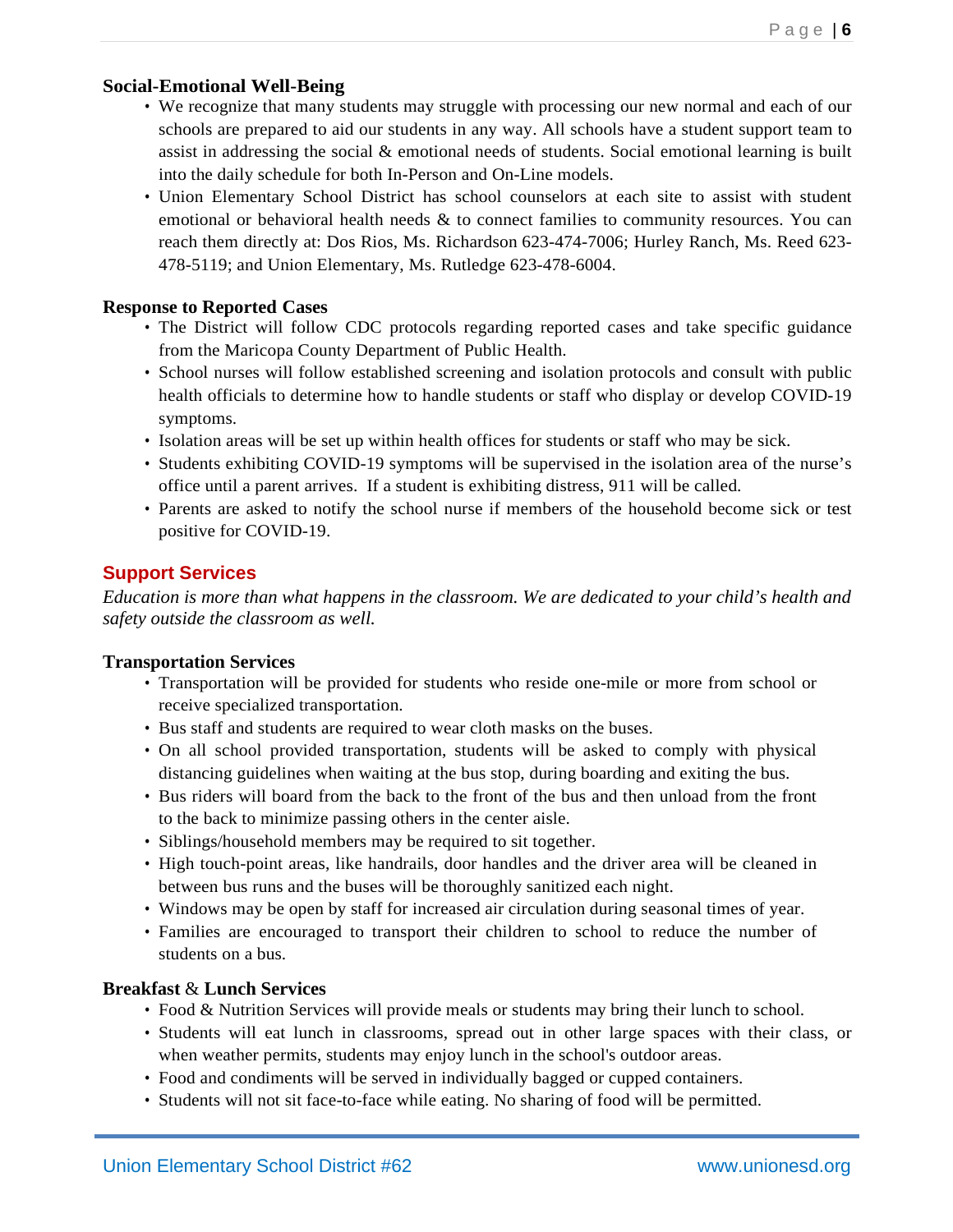### **Elementary Playgrounds**

- Students will have access to fields during scheduled recess time. Structured activities will be supervised by staff. Playground equipment will be closed for at least the first quarter.
- Students will wash their hands or use sanitizer before and after structured recess.
- To limit exposure to other students and staff, recess will be separated by classes and grade level cohorts.

### **Before & After School Programs**

- Cohorts of students will mimic the size of a standard classroom on the campus and physical distancing will be maintained inside and outside of the classroom, when feasible.
- Families will be grouped together and communal spaces will not be used by multiple groups at the same time.
- Students will wash their hands upon entering the program and before leaving for home.
- Morning students will receive a visual check upon arrival.
- Families will sign in and out directly outside the classroom where hand sanitizer will be provided.
- Belongings will be stored in backpacks.
- Union's before and after school programs have collaborated on all protocols and procedures and will continue to work together to ensure the programs maintain the same safety standards.
- Student clubs will be encouraged to explore virtual meeting options rather than suspending their activities. Club procedures will be evaluated after the start of the school year.

### **Arrival Procedures**

- Arrival and dismissal protocols have been established for each campus.
- Assigned gates will be made for entry to reduce numbers at each gate.
- Visual screenings will be conducted at entry, see Visual Screening **Appendix B.**
- Students will go straight to their classrooms upon arrival to school.
- Car Drop Off- parents must remain in vehicle. Only one vehicle is unloaded at a time to limit students entering the gate at the same time.
- Students use hand sanitizer upon entry.
- Students are allowed into bike enclosure 2-4 at a time to lock bikes.
- No entry through the front office prior to the tardy bell.
- Students may arrive at staggered times based on school determination and specific grades.
- All schools are equipped with floor stickers & signage to encourage physical distancing.

### **Dismissal Procedures**

- Students are dismissed at staggered times depending on school and/or grade level.
- Bussed students will wait supervised in a designated zone specific to their bus marker.
- Car pick up- Parents are to remain in vehicles. Parents may not park cars and walk to the pick-up area. Students will enter through the passenger side of the vehicle. Students wait under teacher supervision. Elementary parents picking up students will have the student's name printed in a large, easy-to-read format, displayed on the vehicle's dashboard.
- After School Care-Students who attend after school programs are dismissed to the assigned area and staff ensures they are accounted for by the program leader.
- Walkers or bike riders-Staff members will assist with walkers and bike riders. Students are allowed into bike enclosure 2-4 at a time to retrieve bikes.
- Students will depart campus through assigned exit points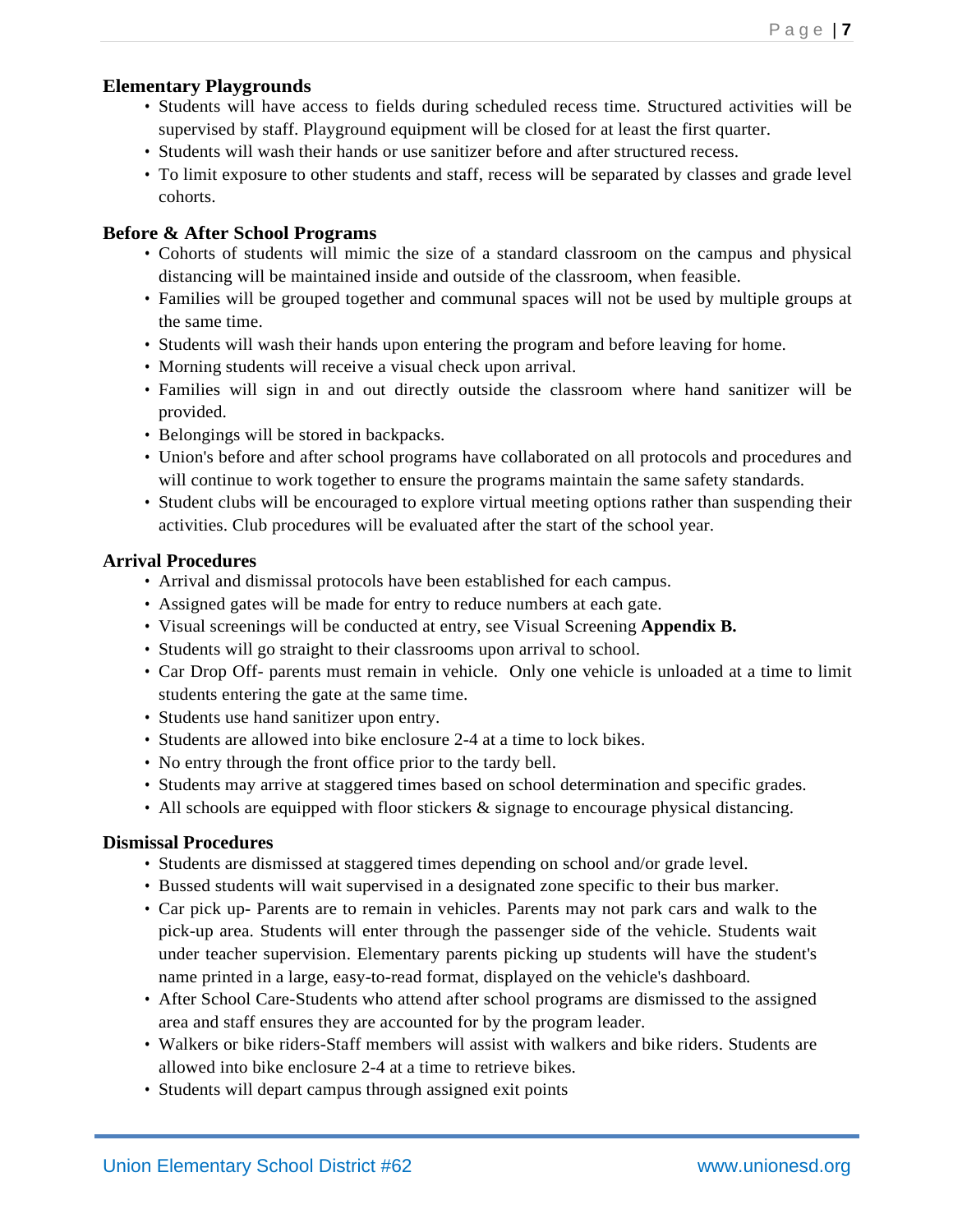- Walking students will be escorted to leave campus quickly.
- Siblings will meet at assigned dismissal area, not at the classroom.
- Students who are not picked up on time are accompanied by assigned staff members to the holding area large enough for social distancing practices. Students will be checked out through the office upon parent arrival.

### **Preschool Program**

- In-Person classroom instruction will be the only model available for our preschool students, as On-Line Instruction is not conducive for this age group.
- Students will be spaced to maintain physical distancing, to the greatest extent possible.
- Staff members will clean high touch-point areas, disinfect and exchanging toys in between morning and afternoon preschool sessions.
- Students will only be served in individually wrapped items during snack time.
- Centers will be limited to four or fewer students.
- Tentative start date is August 17, 2020. Hours will be communicated later.

### **Elementary Athletics, Events and Field Trips**

- Activities such as school assemblies and awards will be conducted in a virtual format.
- No extracurricular athletics will occur during first semester, and until social distancing restrictions have been lifted.
- School events and large gatherings, such as festivals or fundraisers, will be suspended and reevaluated in accordance with ADHS guidelines.
- Clubs can continue to meet virtually.
- Field trips will not be permitted until further notice.

### **Communication & Training**

- Students will be educated about their role to help support a safe and healthy environment.
- Union Elementary staff will be provided with training and information to recognize the signs and symptoms of illness in others. They will also be provided training to self-monitor their own health according the employee Health Guide, Appendix A. Staff will be asked to stay home if they believe their health may be compromised.
- Families will be provided with information about COVID-19 symptoms, risk factors, CDC guidelines and the protective efforts to reduce the spread in our community and the Health Guide, including how to conduct a Home Health Screening, Appendix A. Parents will be expected to conduct this screening daily before sending the child to school.
- Ensure that school counselors and staff have training and time to address the social and emotional needs of our students
- The district will create signage, in-school announcements, social media reminders, email messages, phone calls and texts to ensure that all are aware of emerging safety procedures and how to maintain a healthy environment.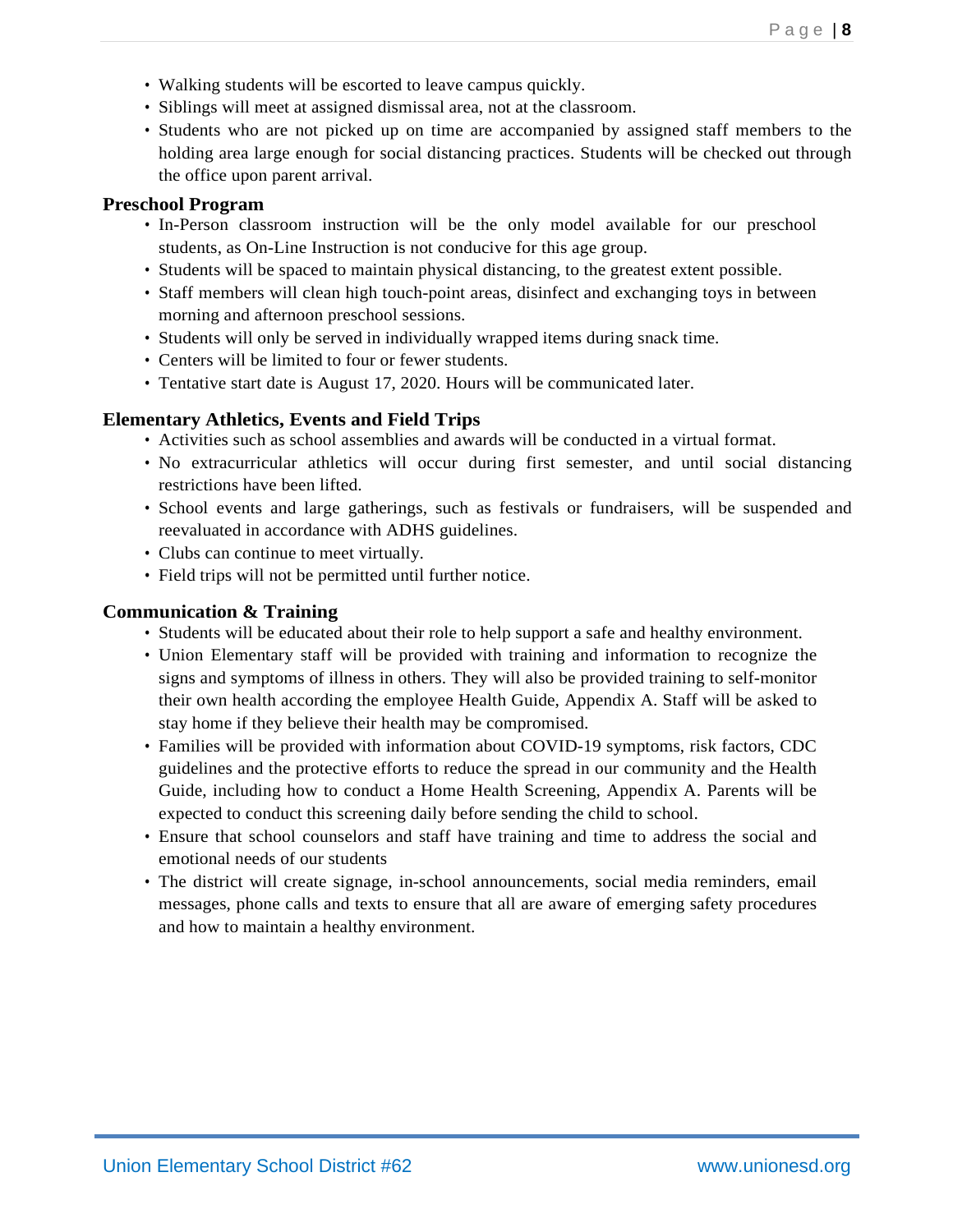# **On-Line Learning Model**

*A structured way to learn until your family is ready to return to the classroom. Students in grades K-8 can participate in this model and receive live daily instruction by a Union Elementary teacher. Families will remain in this learning option for the first 9 weeks of school. Students new to the district will first need to register as a Union Elementary student with one of our schools and then may opt-in for this choice following their completed enrollment. All students are welcome in this model, even those who reside outside of our district boundaries, following the completion of our open enrollment process. The opt-in process for On-Line Instruction is open and will remain open for initial selection through July 17.*

### **On-Line Learning Schedule**

- Students attend On-Line learning 5-days per week, for 6 hours per day, see page 3.
- On-Line instruction will be provided live, by a Union Elementary School District Teacher.
- There may be times when the teacher releases students to complete their independent work, such as homework, but will return to check in on them during the regular scheduled day.
- Students will be able to contact their teacher as needed for support and questions during the regular school day.
- Students will communicate with their assigned educators and peers using Microsoft Teams.
- Students will be participating in all Union Elementary Curriculum, Grading, and Assessment practices.
- Information on state testing will be shared with students and families after the start of the school year.

### **Process**

- After the opt-in form is completed, the information will be reviewed and assessed by a Union Elementary staff member and next steps will be communicated to the family.
- Any needed support or resources will be identified, such as students who may have special needs, English Language Learners or gifted students.
- Parent and student orientation modules will be provided and include details on how to be successful in a On-Line environment.
- Prior to the start of school, each student will receive information regarding logging into the program.

### **Technology Requirements**

- Students participating in On-Line Instruction will need to have reliable access to a home computer, laptop or tablet and an Internet connection.
- Laptops may be available for students who do not have technology available at home through a checkout process provided by their individual school prior to the start of the school year, on a first come-first served basis, as resources permit.
- Union Elementary is exploring options to provide WiFi hotspots to families in need & expects to have information on the availability of increased connectivity prior to the start of school.

### **Internet Bandwidth**

• If you have multiple children who need to access/participate in online meetings simultaneously, consider 30 Mbps to be the recommended minimum. This would also be the case if you have other adults that are also working from home and participating in activities such as online meetings, video streaming, etc.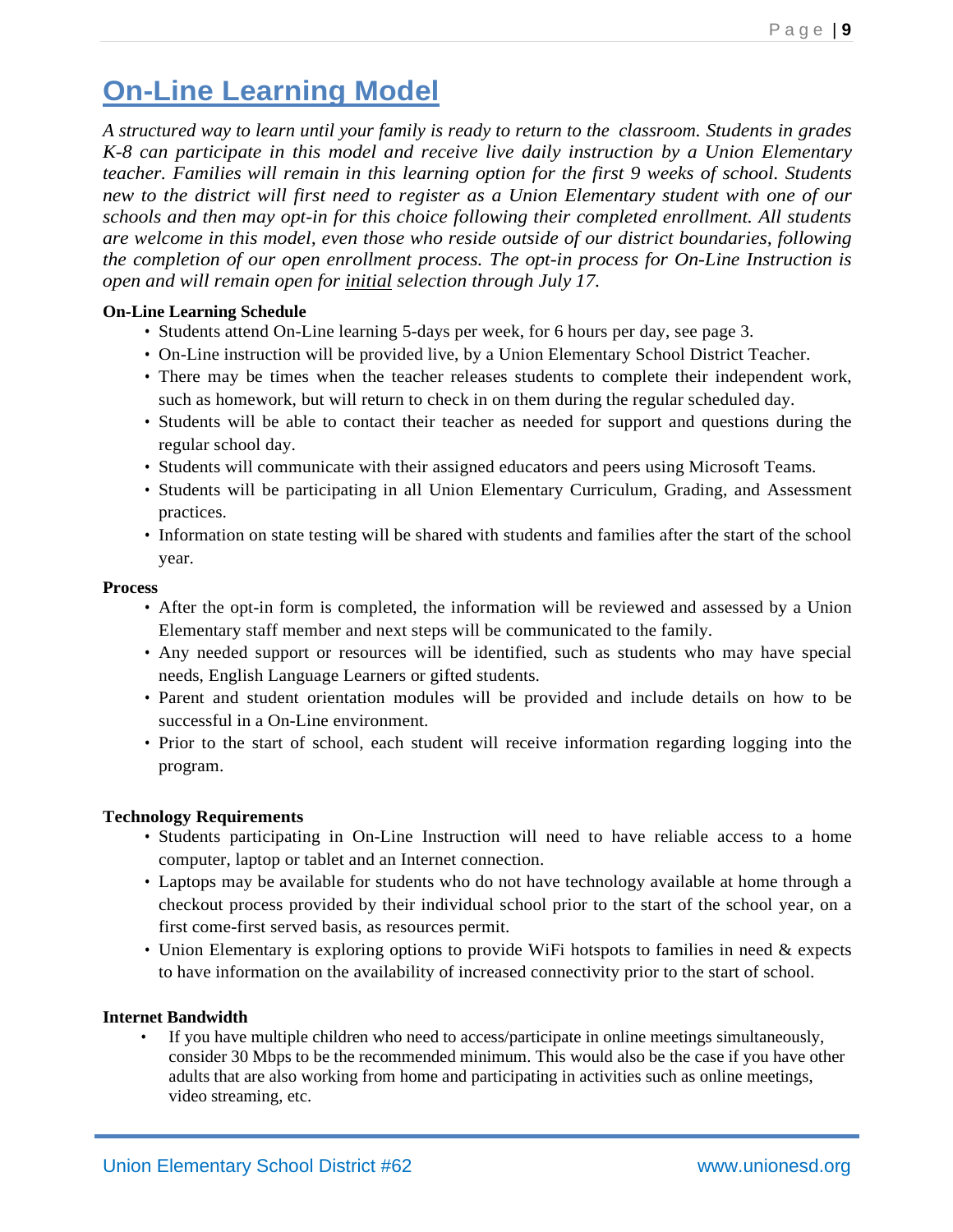| 1000000                            |                                    |                                  |  |  |  |  |
|------------------------------------|------------------------------------|----------------------------------|--|--|--|--|
| <b>Operating System</b>            | <b>Web Browser</b>                 | <b>Internet Speeds</b>           |  |  |  |  |
| Windows 10 (version 1809 or later) | • Google Chrome (ver. 72 or later) | Download                         |  |  |  |  |
| Mac OS (version 10.13 or later)    | Microsoft Edge / Microsoft Edge    | 10 Mbps minimum<br>$\bullet$     |  |  |  |  |
| Chromebook                         | (Chromium-based)                   | bandwidth                        |  |  |  |  |
|                                    |                                    | 30 Mbps recommended<br>$\bullet$ |  |  |  |  |
|                                    |                                    | minimum                          |  |  |  |  |
|                                    |                                    |                                  |  |  |  |  |
|                                    |                                    | Upload                           |  |  |  |  |
|                                    |                                    | 1 Mbps minimum upload            |  |  |  |  |
|                                    |                                    | 5 Mbps recommended               |  |  |  |  |
|                                    |                                    | minimum upload                   |  |  |  |  |
|                                    |                                    |                                  |  |  |  |  |

### **Technology Systems to support On-Line Learning**

### **Mac OS Computers**

While Microsoft supports Office 365 and Microsoft Teams for the Mac computer, our Technology department is not equipped to support or troubleshoot Mac-based computers.

### **Chromebooks**

A Chromebook will work with the Office 365 web-based applications. Please ensure the device is still receiving updates from Google by checking at [https://support.google.com/chrome/a/answer/6220366?hl=en.](https://support.google.com/chrome/a/answer/6220366?hl=en) Look for your Chromebook manufacturer and model, if your device has an Auto Update Expiration in the past, we are unable to validate if it will work properly with Office 365 and Microsoft Teams. Additionally, our Technology Department is not equipped to support or troubleshoot Chromebooks.

### **Special Needs Students**

Any support or resources needed for students who may have special needs will be identified (Gifted, Special Education, 504, ELL) at Parent-Teacher Conference meeting. Support for, English Language learning, gifted, & special education programs.

- All On-Line special education students will be assigned a classroom and special education teacher for instruction with a detailed delivery approach.
- The general education teacher and special education teacher for a student with an IEP will meet to discuss any barriers to providing the current IEP services within the On-Line setting and to establish an instructional schedule for the student. The IEP Teams will reconvene as needed to address barriers.
- Union utilizes approved tele-therapy for certain IEP services.
- Students with a 504 or IEP will be assigned a service coordinator and the service coordinators contact information and office hours will be provided to the student and the student's team.
- English Language Learners will receive at-home license, such as Duolingo, to support learning.
- Translators will be available for teacher-parent communication.
- The general education teacher and the gifted coordinator for an identified gifted student will meet to discuss any barriers to providing the current individual learning plan services within the virtual setting. The gifted individual learning team will reconvene as needed to address barriers.
- Students with a gifted individual learning plan will be assigned a gifted coordinator and provided contact information and office hours.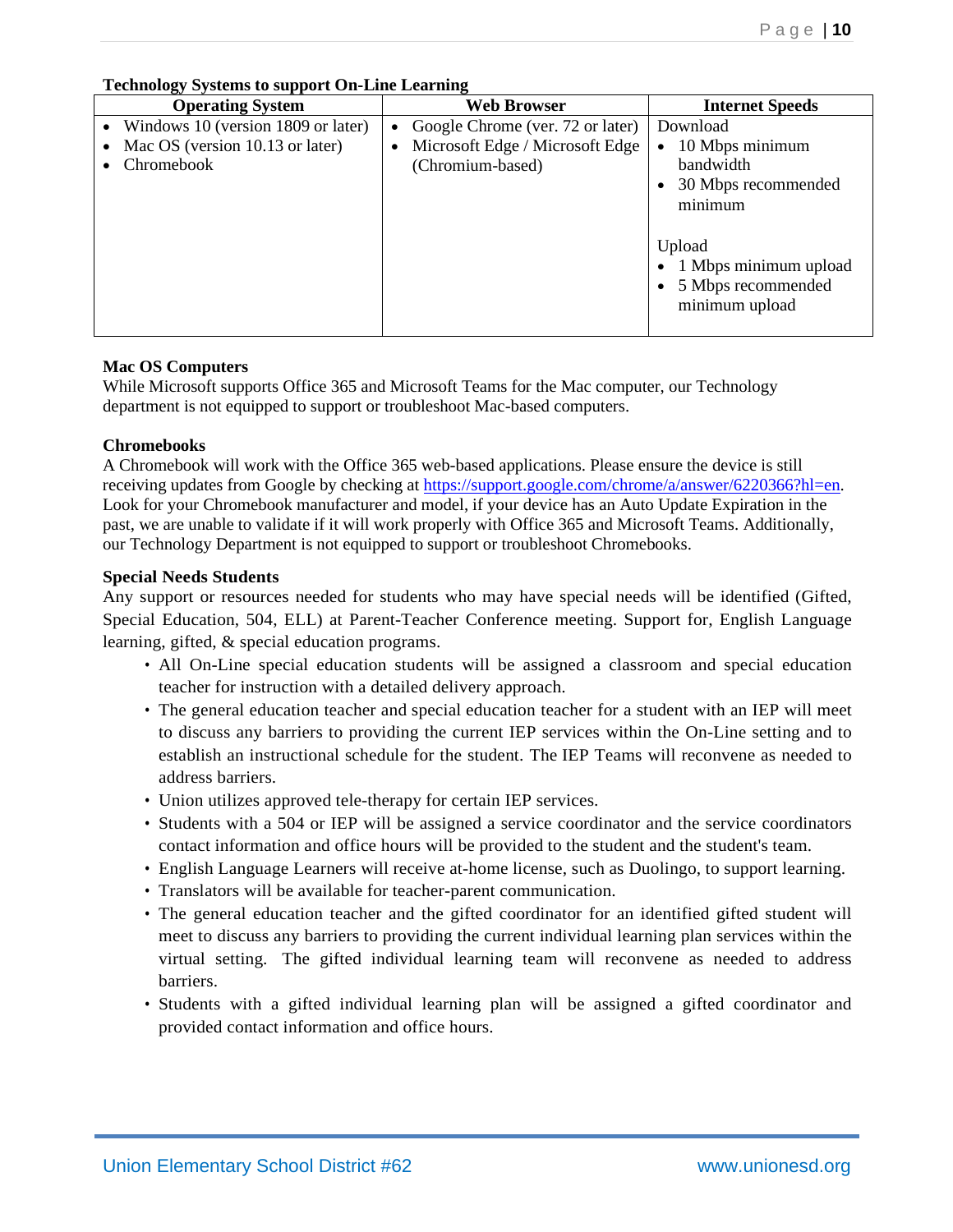# **Contingency Plans**

*If public health officials or the Governor require that school districts move into an alternative educational delivery model, or should we have to close a classroom, or have an In-Person student isolate at home, Union Elementary may implement one of the following contingency plans.*

**Hybrid Model.** Campuses will be broken into two groups in order to reduce overall capacity on a campus.

- Combination of On-Line & In-Person learning
- Live teacher-led In-Person & asynchronous On-Line learning (A/B or AM/PM)
	- Group A: In-Person instruction alternating days, or alternating am/pm schedule. When not in person, student would be self-paced On-Line with check-ins from UESD staff.
	- Group B: In-Person instruction alternating days, or alternating am/pm schedule. When not in person, student would be self-paced On-Line with check-ins from UESD staff.
- This plan will offer schools the ability to reduce classroom capacity, but may require teachers to work in dual roles as both an online instructor as well as a classroom teacher.
- Students will be graded using district grading guidelines/templates.
- Classroom instructional days will emphasize reading and math each day. Students will be in cohorts throughout the day.
- Additional details will be made available if the district moves into this model

### **Streaming**

• Should a student attending In-Person learning need to stay at home due to illness and/or COVID-19 symptoms, they can join in on the learning via a live-streaming option for their In-Person teacher.

### **Revised Calendar Model**

- Depending upon final guidance from Arizona Department of Education, there may be a need to change the school district's currently approved calendar to meet 180 days of instruction.
- The district is working with its legal counsel on the ability to make modifications as needed based on current conditions or any Executive Orders from the Governor.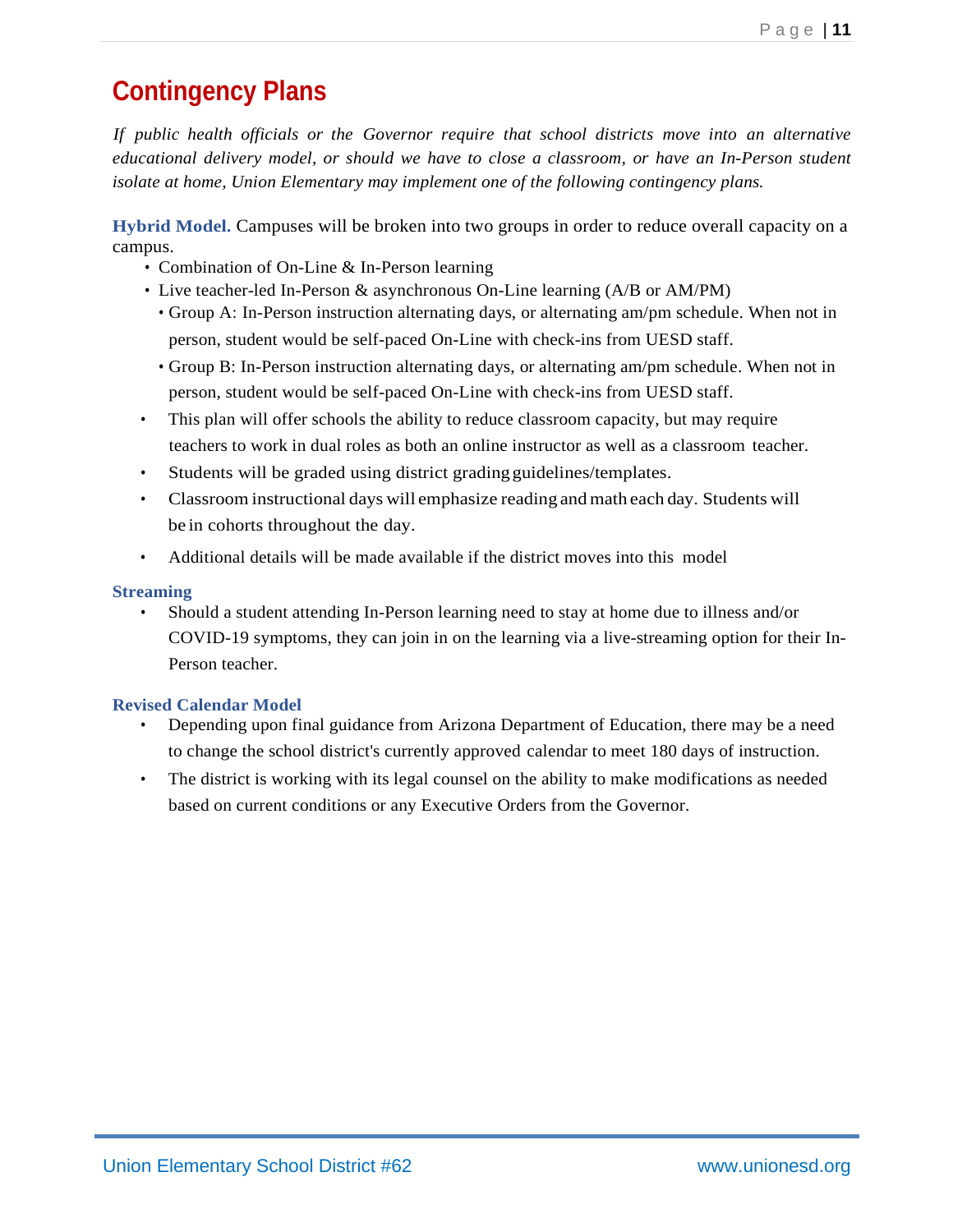# Appendix A-Daily at Home Health Screening & Reporting

*Slowing the spread and keeping our students and staff health will require your daily support. While our team will be trained to visually screen for symptoms, and our students will be trained to self-report symptoms should they arise, your daily screening will be key to our success. You know your child, their health history, and their moods. Additionally, you are aware of their normal body temperature and are best equipped to detect any changes day to day. To help slow the spread & limit exposure of our students and staff to COVID-19, students must not come to school if they exhibit any of the following symptoms\**

**Prior to school, parents/guardians are required to screen each student with the following questions:**

### **1) Do you have any of the following?**

- $\Box$  Fever of 100.4 degrees or higher, or chills;
- $\Box$  Shortness of breath or difficulty breathing;
- $\Box$  Muscle aches;
- $\Box$  Sore throat:
- □ Headache;
- $\Box$  Fatigue;
- $\Box$  Change in congestion or runny nose, not related to allergies;
- $\Box$  Cough:
- $\Box$  Vomiting;
- Diarrhea; or
- $\Box$  New loss of taste or smell

*\*This list may not include all possible symptoms. The CDC will continue to update this list as more is learned about COVID-19. A student with daily runny nose or congestion due to allergies should not be kept at home.* 

### **2) Have you been diagnosed with COVID-19?**  $\Box$  Yes  $\Box$  No

**3) Do you live with or been within 6 feet of someone for 10 consecutive minutes who has been**  diagnosed with COVID-19?  $\Box$  Yes  $\Box$  No

**If you have answered "yes" to any questions above, experienced any of the listed symptoms or have a temperature reading of 100.4 or higher, please remain at home and contact your child's school.**

Parents must self-report symptoms to the school and must keep children home if they have any symptoms present or have a household member who has contracted COVID-19.

Parents are required to report a positive COVID-19 test for student, or any person residing with a student. Review the REPORTING PROCEDURES FOR COVID-19 SYMPTOMS or a positive test section of this document.

Note: Students may be able to access the Streaming Contingency and will be able to make up work missed due to symptoms of COVID-19. Schools will not give out attendance awards for the duration of the COVID-19 health crisis.

Updated 7/16/2020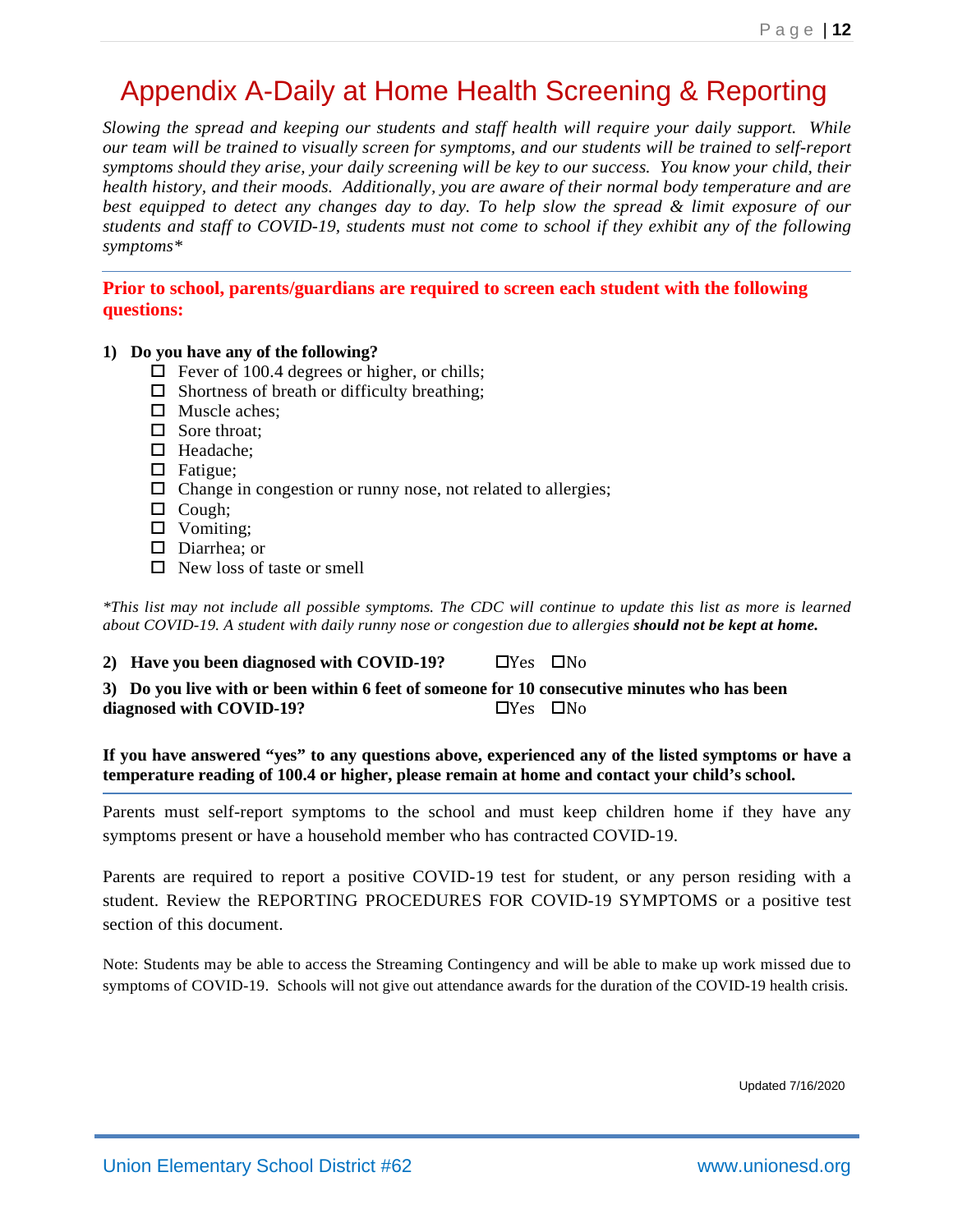# Appendix B- Visual Screening for Illness

This guidance is intended for staff to engage in the visual screening of students upon entry to the school site and or bus and throughout the school day.

To help us slow the spread and limit exposure of our students and staff to COVID-19, and other contagious illness, students must not come to school or remain in the school setting if they exhibit any of the following symptoms listed on Appendix A. Additionally, students may experience a change in wellness in route to school, or at some point during the day. Please use the visual screening process described below.

Staff visually and auditorily screen for the following symptoms upon entry to the school site or school bus.

- $\Box$  Fever as evidenced by looking flushed or is sweating
- $\Box$  Shortness of breath or difficulty breathing as evidenced by rapid breath or gulping breaths
- $\Box$  Runny nose or sneezing
- Cough
- Red eyes

Things to consider in the classroom throughout the day:

- $\Box$  Changes in mood and/or listless, or becomes irritable when disturbed
- $\Box$  Drowsy or non-responsive
- $\Box$  Loses interest in playing or is unusually quiet and inactive
- $\Box$  Does not want to eat
- $\Box$  Looks tired, flushed, or pale
- $\Box$  Complaining of feeling cold or hot
- $\Box$  Complaining of pain
- $\Box$  Increased request to use the restroom

If you believe a student to be ill or symptomatic:

Greet the student in a friendly manner (use their name if known) and ask if they are feeling ok.

 $\triangleright$  If the student responds that they are feeling fine determine which of the below responses is most reasonable for the situation.

-Allow the student to continue to the classroom & notify the teacher to check on them throughout the day.

-Ask the student to go with you to the nurse office for a screening.

 $\triangleright$  If the student responds that they are not feeling well or are unable to provide a response, immediately notify the nurse that a student has been referred and escort the student to the nurse.

Updated 7/16/2020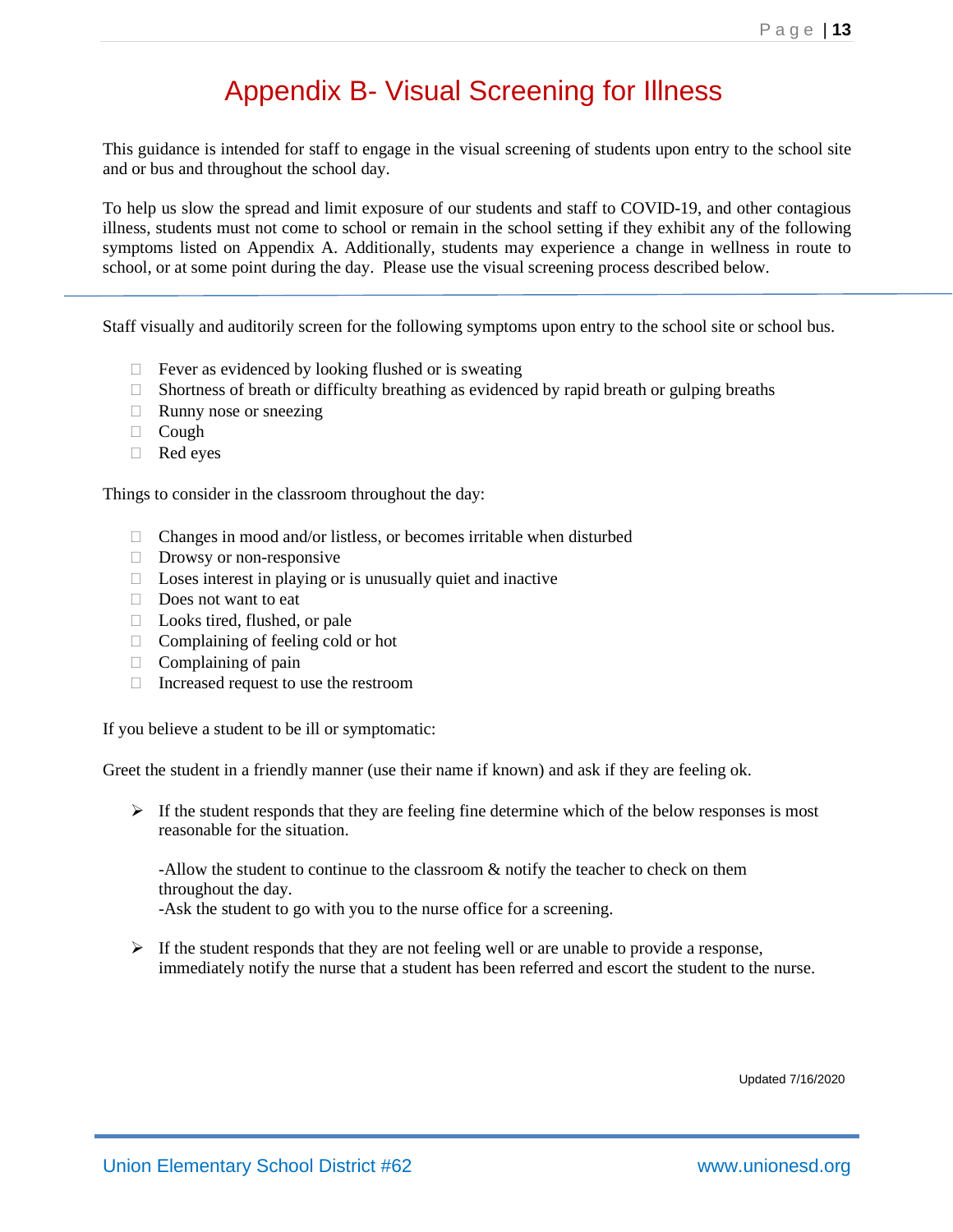# Appendix C-Reporting procedures for COVID-19 Symptoms or a Positive Test

The CDC's, State and County Health Departments' procedures for reporting COVID-19 symptoms or COVID-19 positive tests change periodically. The following procedures may be updated, and employees, parents and families will be notified of major changes to reporting procedures.

If a person becomes sick with COVID-19 symptoms or reports a positive COVID-19 test, the procedures listed below should be followed:

- 1. Immediately report the situation ONLY to:
	- a. If a student: School Principal
	- b. If a student in before/afterschool program: School Principal
	- c. If an employee: Director of Human Resources/School Principal

### **Confidentiality must be maintained to the greatest extent possible.**

- 2. If an employee develops COVID-19 symptoms at work, the employee will be separated from all other students, staff, or visitors, and sent home in a safe manner. If the employee is able to selftransport, the employee will leave the site. If the employee is not able to safely self-transport, family member, friend of other methods of transport to get the employee home or to a health care provider will be arranged by the site supervisor. If the employee appears to be in medical distress, 911 will be called.
- 3. If a student develops COVID-19 symptoms at school, the student will be separated from all other students and staff, with the exception of one staff member or supervise the student. This staff member will wear additional PPE (face shield, gown, gloves) and maintain a distance of at least 6 feet from the student at all times, unless there is an emergency. The school will immediately notify a parent or emergency contact to pick up the student and call 911 if the student appears to be in medical distress.
- 4. Areas that were exposed to the symptomatic employee or students for a prolonged period of time will be thoroughly cleaned and disinfected per CDC guidelines. Depending on the situation, the areas of exposure may need to be closed for a 24-hour period.
- 5. The site principal will determine whether other employees or students may have been exposed to a COVID-19 positive individual (unmasked, within 6 feet, and for the prolonged period of time, typically longer than 10 minutes). If so, the site principal will notify the Director of Human Resources. If it is determined that those exposed individuals should be notified, the notification will recommend that the exposed individuals monitor their healthy closely, contact their health care provider if possible, and if symptoms develop, self-quarantine.

Employees or students who have developed COVID-19 symptoms or had a positive COVID-19 test may not return to the site until they have met the CDC or State/County Health Department Guidelines at that moment in time. Because guidelines change regularly, describing the steps would not be prudent.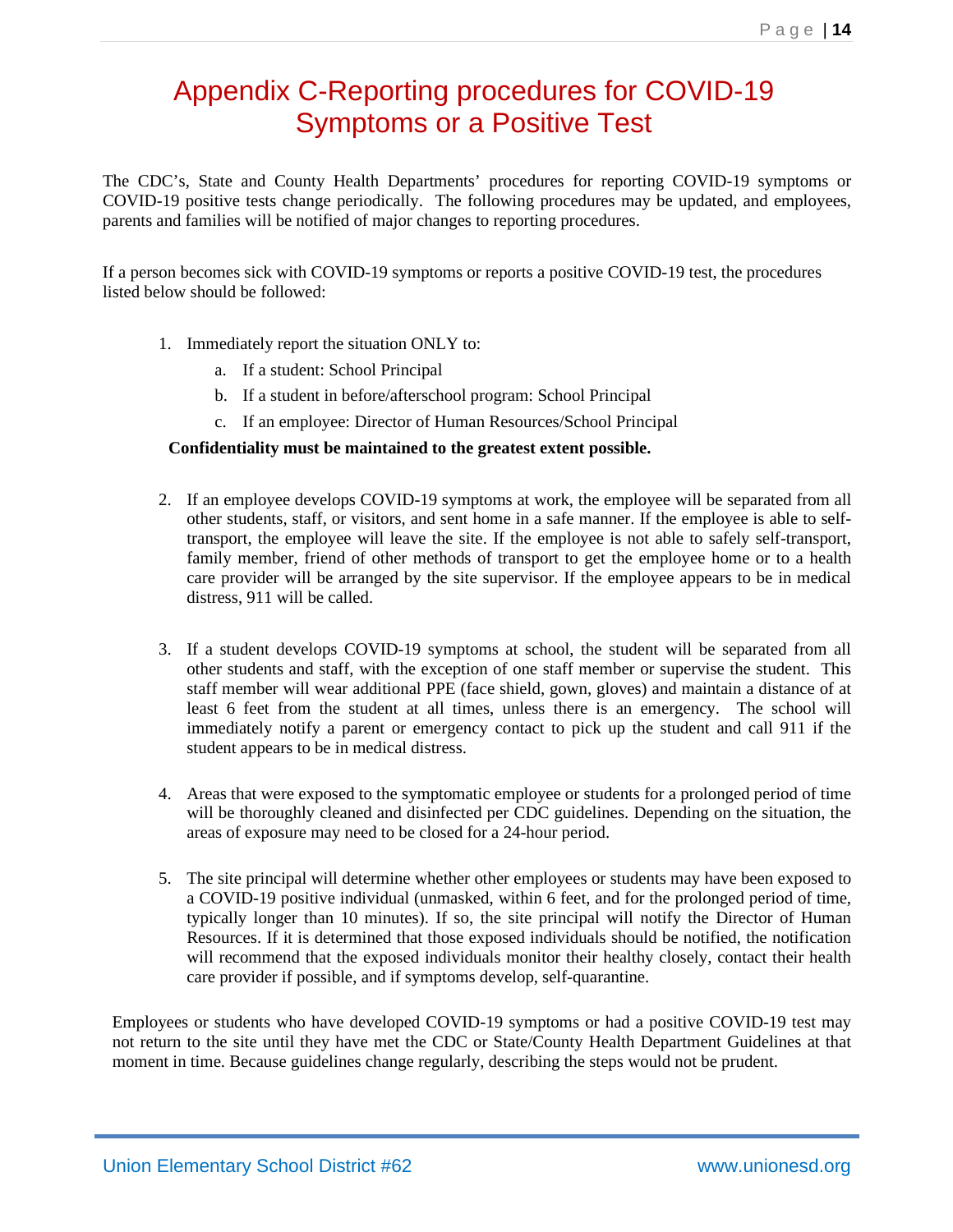### Page | **15**

### **Communicating and Consulting with Local Health Authorities**

In coordination with the Director of Human Resources, a district designated nurse will be the point of contact for the Maricopa County Department of Public Health and/or Arizona Department of Health Services if there are verified cases in the facility or an increase in cases the local area. The district will follow any additional guidance required by these departments.

### **Potential School Closures**

At this time and depending on state government and/or health departments' criteria for closing an individual school, it is not known what would cause a school to close as a result of a COVID-19 outbreak at a particular campus. Once and if the District obtains that information, it will be communicated to Union Employees, parents and families. In addition, the District has put plans in place should the need arise for closing the entire district, as was done in March 2020, if ordered by the state.

Note: In order to continue to receive funding, only the state has the authority to close schools, not the local governing boards.

### **ADDITIONAL RESOURCES**

### **The Centers for Disease Control**

<https://www.cdc.gov/coronavirus/2019-ncov/index.html>

### **Arizona Department of Health Service**

<https://www.adhs.gov/>

### **Maricopa County Public Health Department**

<https://www.maricopa.gov/5460/Coronavirus-Disease-2019>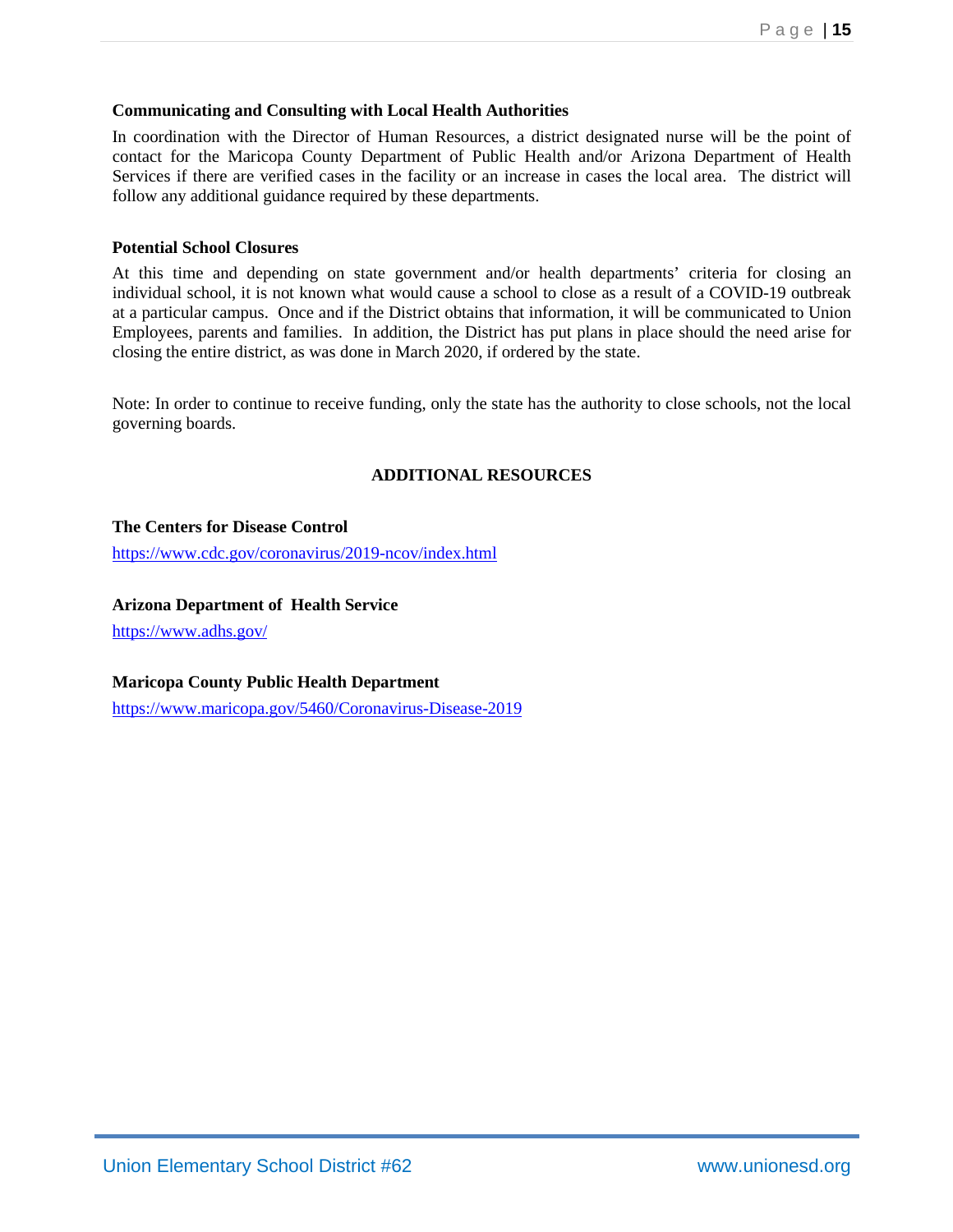# Supplies for 2020-2021 On-Line and In-Person Learning

Parents have inquired about purchasing supplies and/or donating supplies for the upcoming year. We know times are challenging and budgets are tight; additionally, we want every student to have their own set of personal supplies. Therefore, we will be providing the following supplies for each student. These supplies will be used for both models.

Families who choose the In-Person model are also encouraged to set up a space at home, and if they want to buy supplies, stock them with the list below. Parents who choose On-Line, can keep extra materials on-hand should you choose. Additionally, families who want to donate, can purchase these extra materials which will be collected and distributed by the school front office. Please do not feel obligated; we will supply students with what they need to learn.

- Pencils
- Spiral notebook for each content (ELA, Math, Science, Social Studies, SEL)
- Pocket Folders for each content
- Pens (black, blue, red)
- Erasers
- Whiteboard
- Whiteboard markers
- Whiteboard eraser/sock/cloth
- Markers (non-permanent)
- Crayons
- Colored pencils
- Highlighters
- Glue Sticks
- Scissors
- Pencil Sharpener
- Backpack

If you wish to donate other items such as tissue and copy paper; the school front office will accept and distribute those supplies as needs arise.

Should you want to support our schools in other ways, we encourage you to utilize the tax credit donation process. Please see your principal for details.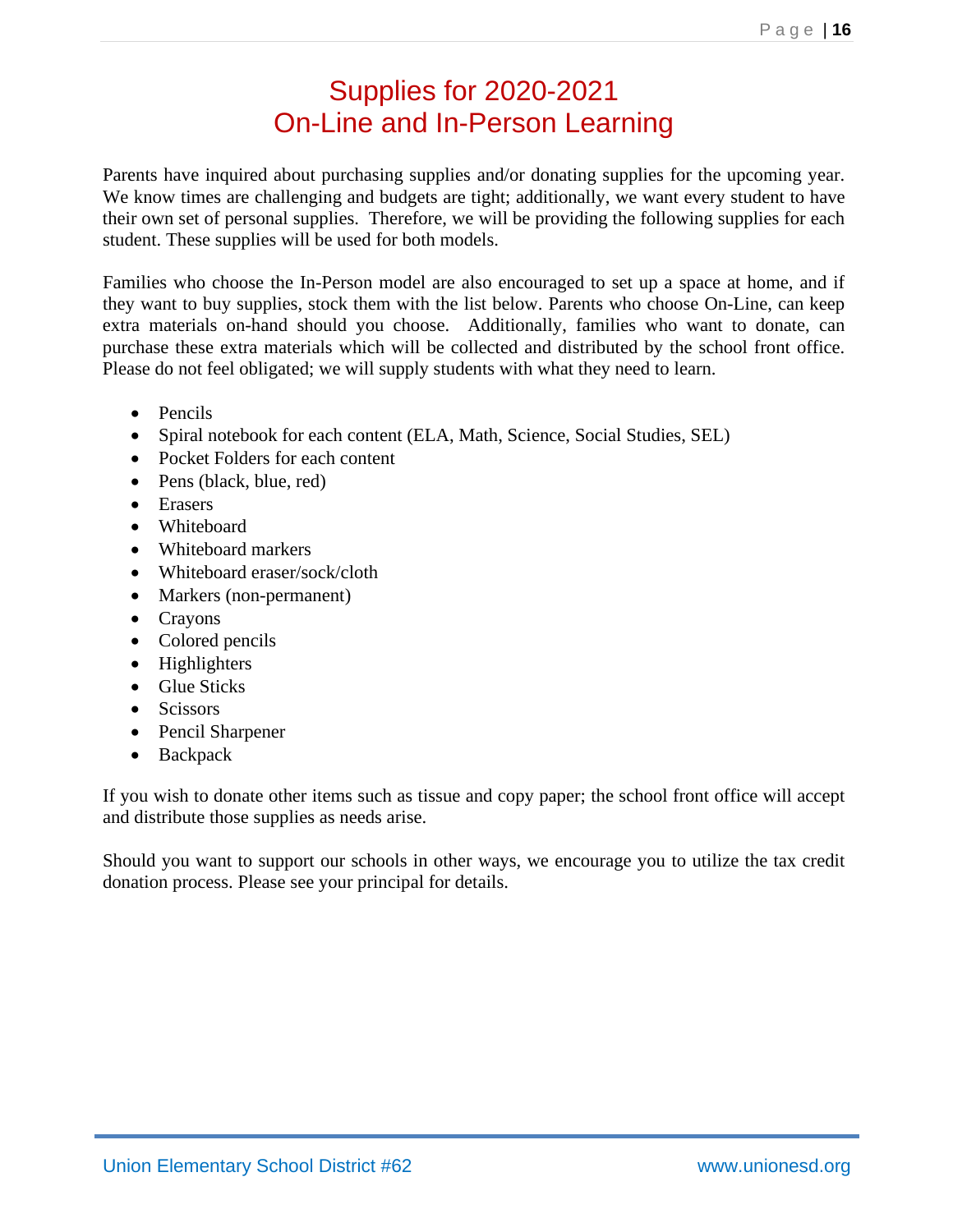# **Frequently Asked Questions**

### **General Registration and Enrollment**

### **How do I register/enroll my child for the upcoming year?**

All Union Elementary School District schools use our online enrollment site. Once you have completed the enrollment process, the school will contact you to come in to complete the process. Please visit enroll at: <http://unionesd.org/enrollment/registration/enroll>

If you have any difficulties, or need assistance, you can contact the school directly at:

| <b>Dos Rios</b>         | $(623)$ 474-7000 |
|-------------------------|------------------|
| <b>Hurley Ranch</b>     | $(623)$ 478-5100 |
| <b>Union Elementary</b> | $(623)$ 478-5000 |

All school offices are open M-F, please call ahead to schedule a time. Please wear a mask, as we are adhering to all CDC, state, and local guidelines to prevent Covid-19 spread.

### **If my child attended last year and did not withdraw, do I need to enroll again?**

No. Your child remained enrolled. However, you will need to choose which learning model your child will use. Please complete the Learning Model Choice Form at Learning Model Choice Form at [https://bit.ly/38O6zyS](https://l.facebook.com/l.php?u=https%3A%2F%2Fbit.ly%2F38O6zyS%3Ffbclid%3DIwAR1lWMbtGFYLPW-G5afqRqfK2wQg1PnAGc5lId9rPRa9X1GIW3DdrJRZOeU&h=AT3_PUCOqjtqo6Q5FBK3gVUktHhHIGzXv1Z-oMzdCeAGAO7cKsOL0zxuI1kYxXRflEhQcqgYzX0TsVWdyjdswQM_6HSEiPfkf7_I8XOAtsZheWbCU1MTHIy8oJQCaQLtUz8P&__tn__=-UK-R&c%5b0%5d=AT2irU-Fhv1YCLmByh2Ot3zNXwJZ8ZUadKhMrJ1rTZ6UOc7EPiHZUpeXbFiooYrYTi6lxnT7OaxF5fBmsf7J6HxivjuTZC6JR856GCeMClPK-dfzV8CM-bHfAgr-ZoABbHSberIPA_sug2dnKi6S7IW6so03fKT-kz0Hw_DavxYjbelDczZXWDKCgZ0OvpI)

### **How do I select the model I would like for my child?**

If your child is already enrolled from the prior year, or you have completed the enrollment process for 2020-2021, you simply need to complete the Learning Model Choice Form at [https://bit.ly/38O6zyS](https://l.facebook.com/l.php?u=https%3A%2F%2Fbit.ly%2F38O6zyS%3Ffbclid%3DIwAR1lWMbtGFYLPW-G5afqRqfK2wQg1PnAGc5lId9rPRa9X1GIW3DdrJRZOeU&h=AT3_PUCOqjtqo6Q5FBK3gVUktHhHIGzXv1Z-oMzdCeAGAO7cKsOL0zxuI1kYxXRflEhQcqgYzX0TsVWdyjdswQM_6HSEiPfkf7_I8XOAtsZheWbCU1MTHIy8oJQCaQLtUz8P&__tn__=-UK-R&c%5b0%5d=AT2irU-Fhv1YCLmByh2Ot3zNXwJZ8ZUadKhMrJ1rTZ6UOc7EPiHZUpeXbFiooYrYTi6lxnT7OaxF5fBmsf7J6HxivjuTZC6JR856GCeMClPK-dfzV8CM-bHfAgr-ZoABbHSberIPA_sug2dnKi6S7IW6so03fKT-kz0Hw_DavxYjbelDczZXWDKCgZ0OvpI)

### **Learning Model Questions**

### **Will Union Elementary be offering multiple models of learning for the 2020-2021 school year?**

Yes. We will be offering two models: In-Person, and On-Line. Both models will be six-hours per day, five days per week. Parents will choose the model that works for the family and remain in that model for nineweeks at a time.

### **Will a hybrid option be offered, or is that off the table?**

At the present time the hybrid is not being offered as a model. To start the year we will be offering two models: In-Person, or On-Line, each six-hours per day. We have the hybrid as a contingency model, should we need to change; however, at the present time, we only have the two offerings.

### **The school day is six hours. Will the day be split between time at school and On-Line?**

No. Union Elementary School District only has two approved learning models: In-Person for six hours, or On-Line for six hours.

### **Will students be actively On-Line for the full six hours?**

Students will be engaged in On-Line instruction at the same time, six-hours per day. There will be times when they are given an independent task to work on. Additionally, there will be lunch breaks and structured physical activity times. During the breaks for independent work time, the classroom teacher will be operating somewhat like they do in the regular classroom and pulling small groups and checking in with individual students.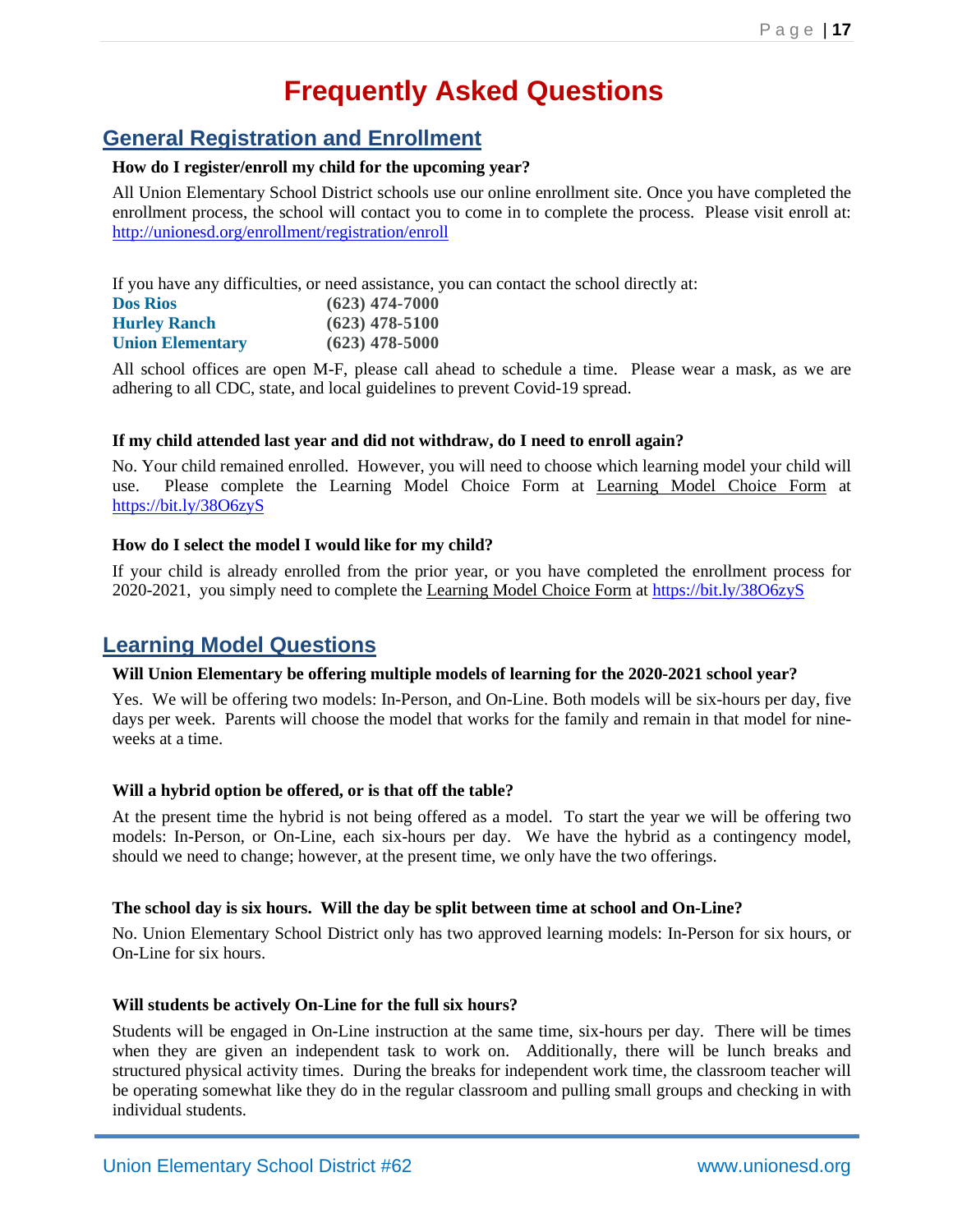### **Is there a plan for transition from all On-Line to In-Person after August 17th, 2020?**

Parents have been asked to select which model they would prefer for their child for the first nine-weeks of school. If it is safe to open on August  $17<sup>th</sup>$ , 2020, students in the In-Person model will begin classes in person on that day. Families that chose On-Line will continue On-Line until the end of the quarter.

If we are not able to return to In-Person on August  $17<sup>th</sup>$ , 2020, those who selected In-Person will continue On-Line until we are safe to return. We will monitor this situation as the State works to slow the spread of Covid-19 . We know that many of our families work and need a safe place for their child to learn. We are exploring options that we might be able to provide should In-Person learning be delayed further.

### **Will On-Line students be interacting with In-Person students?**

In general, we expect that the On-Line students will only interact with other students in their On-Line class. In-Person will interact only with those in their In-Person class. Teachers might be able to arrange for virtual class interactions, and specials may combine classes On-Line. Virtual awards and assemblies will be planned. However, daily core instruction will be limited to their assigned In-Person or On-Line classroom.

### **Will On-Line students have different teachers than those who attend in person?**

Most likely we will have dedicated On-Line teachers and In-Person teachers, at least for nine-week segments. This will be dependent upon how many families choose each model. Additionally, after each nine-week segment, if a family selects a different learning model, the child's teacher may change.

### **When will we be able to pick up the books & supplies our students need to effectively work On-Line?**

We will be distributing those materials on August  $3<sup>rd</sup>$  and August  $4<sup>th</sup>$ , during a scheduled meet the teacher conference. Teachers will be calling to set up your time, where they will review all the plans for helping you support your child.

### **Will the curriculum remain the same as In-Person schooling, in order to meet a student's IEP requirements?**

We are committed to providing consistency in the use and access to the district approve curriculum regardless of the model used. Both models will be using district adopted curriculum, and delivered by Union ESD teachers/employees.

### **How will special education services (resource and therapies) be provided?**

Union Elementary School District will continue to provide students with a Free Appropriate Public Education (FAPE) in accordance with each Individual Education Plan (IEP) and appropriate CDC guidance. IEP teams will meet to review and discuss any supports and services an individual student may need based upon the preferred learning model selected and/or changes in student's present levels of performance in any area of development (academic, social, physical, behavioral).

### **When will we be able to pick up the books & supplies our students need to effectively work On-Line?**

We will be distributing those materials on August  $3<sup>rd</sup>$  and August  $4<sup>th</sup>$ , during a scheduled meet the teacher conference. Teachers will be calling to set up your time, where they will review all the plans for helping you support your child.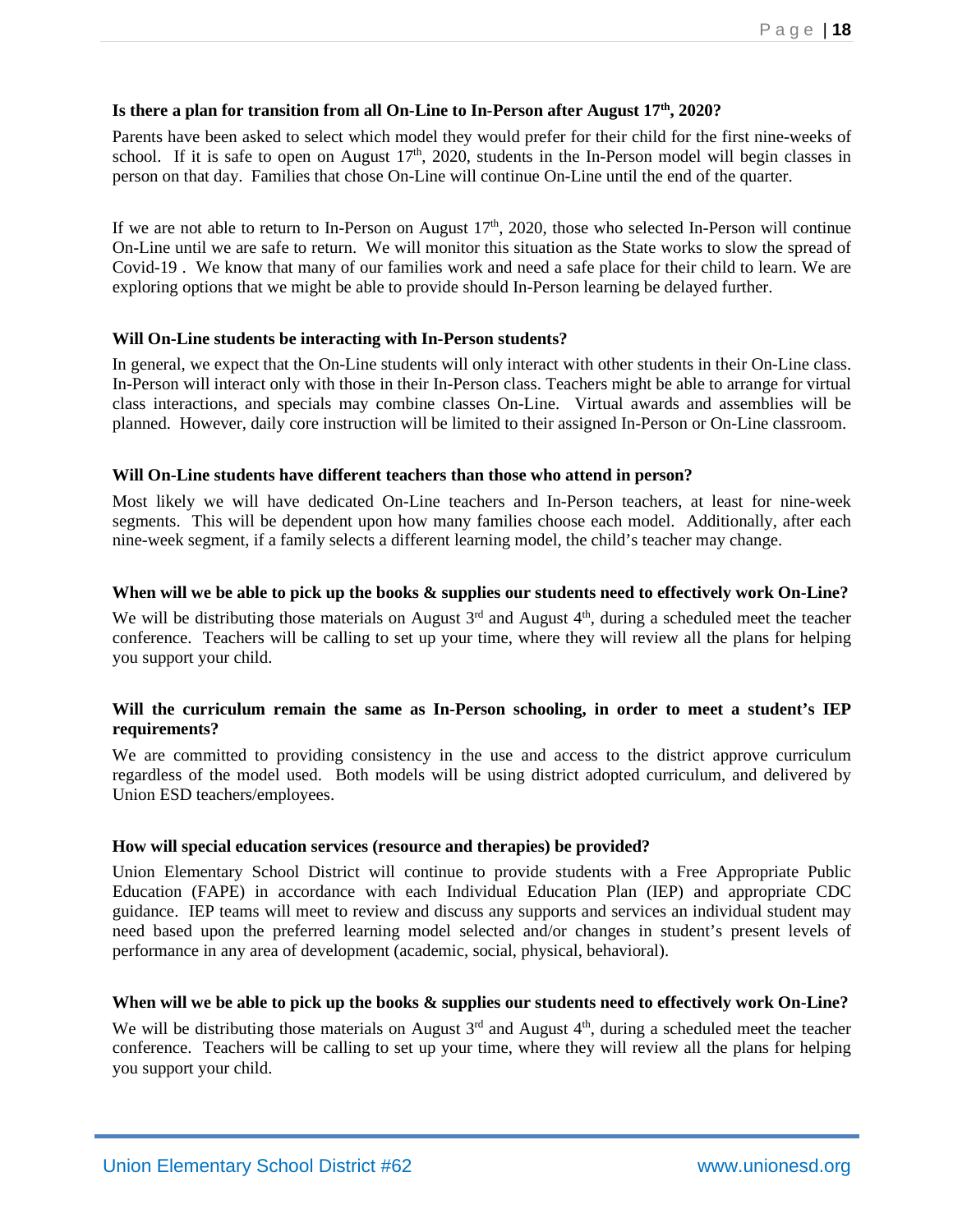### **Would it be possible to have a student desk loaned to families, like we are loaning laptops? I would like to set up a school environment without having to purchase something permanent?**

We may have a limited supply of used desks that could be loaned out. Please contact your child's school principal to determine availability.

### **Can we establish a protocol for students at home?**

Union Elementary School District will provide two learning models to support students. These models are designed to ensure we can transition from either model in a seamless manner, depending on the spread of Covid-19. The school day and curriculum are designed to provide a consistent and predictable routine for students and their families during very uncertain times. For student in the On-Line model, we will create a day as similar as possible to the In-Person model. We encourage students and families to follow a daily schedule that would include dressing for school, eating breakfast prior to the school day starting, and engaging in learning in an area designated for instruction. Ideally, this space should be free from distractions and equipped with the supplies the child needs for the day. We also encourage parents to set expectations for what activities their children can engage in during classroom breaks and lunch to mirror what students would normally do in a school setting. Talk to your child's teacher if you need suggestions about how to structure this time.

### **Are uniforms still required?**

Uniforms are required for In-Person instruction and are highly recommended for On-Line instruction. For maintaining a healthy routine, we encourage families to follow as normal of a schedule and expectations for instruction as possible. This will support a healthy daily routine and set them up for a positive return to school.

### **What will the model be for Preschool?**

See page 9 of the Back to School Plan.

### **Technology Questions**

#### **Do we have enough laptops/computers for students who will be On-Line?**

Earlier this year we ordered a computer for every child; however, due to international demand, those computers have not yet arrived. Because all students are starting the year On-Line, at least through August 17, 2020, and at some point every K-8 student may have to spend some time in On-Line learning, every student enrolling in our District will need a computer.

To start the year, we are asking parents to let us know if they do not have a computer each child can use for the six-hour per day model. We will prioritize the computers we have to be checked out to those families in most need. Upon arrival of the remaining computers we will check those out to families as well. Rest assured, we will have a computer for every child. It just will not be on August 3, 2020.

### **What support will be provided to parents/students that have issues during video conferencing or On-Line learning?**

Our IT department will be using an email help desk ticketing system to troubleshoot issues as they arise. Your child's teacher will share this information with you during the meet the teacher conferences on August  $3<sup>rd</sup>$  or August  $4<sup>th</sup>$ .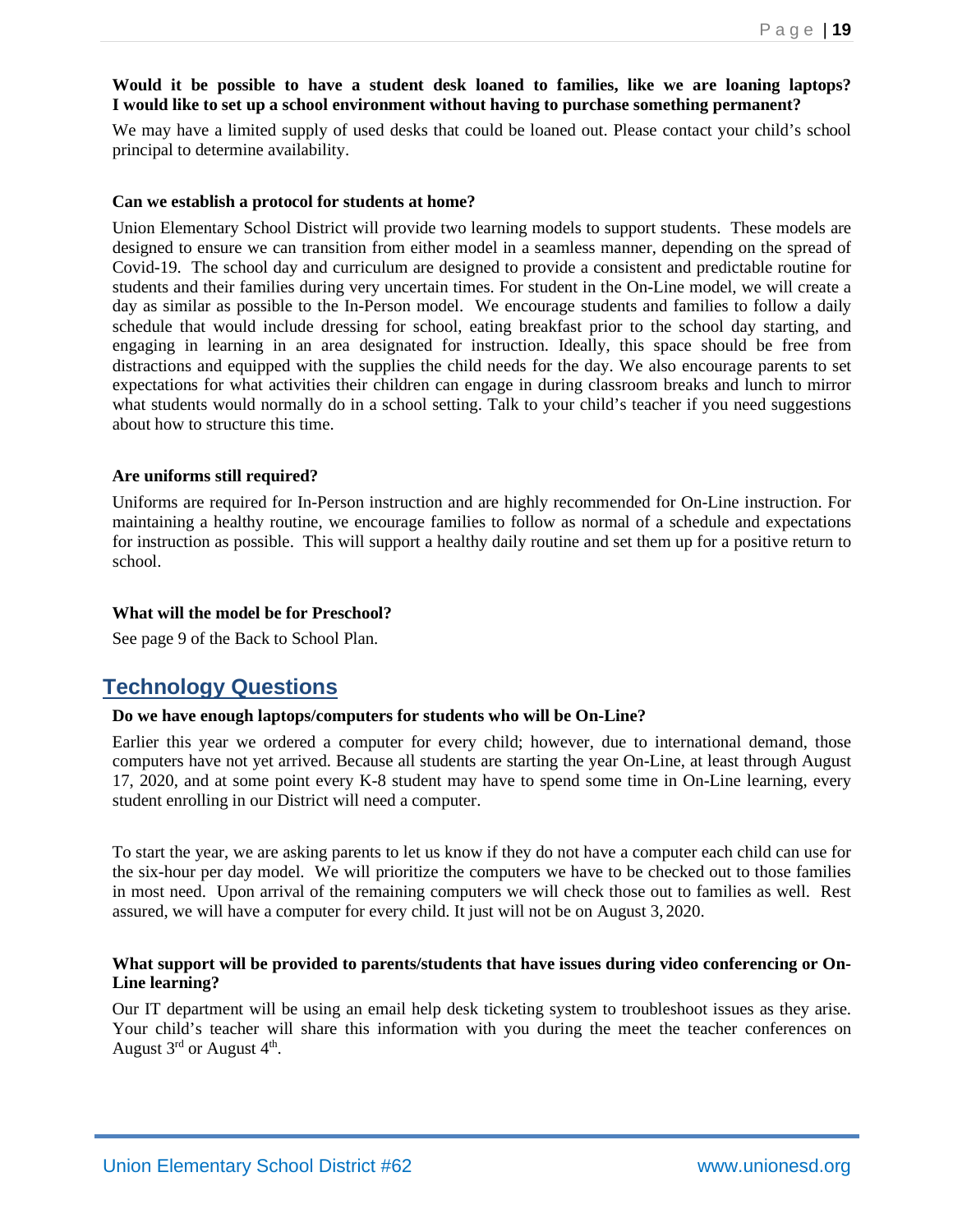### **Health & Safety Questions**

### **Will students be rotating between classes/classrooms?**

No. We will be implementing CDC guidance to practice grouping students in "cohorts". Cohorts are groups of students who do not mix or mingle with other groups. For PreK-6 this means that students will remain with the students in their homeroom class throughout the full six-hour day. They will have structured breaks, have meals, and stay in the class with the same individuals throughout the day. Specials will push into their classroom. Students in grades 7 and 8 will remain with their homeroom, and teachers will rotate into their classroom or have all subject streamed into their classroom. Either way, students will remain with their homeroom for the full six-hours per day.

### **How many students will be in a classroom cohort?**

We have set the maximum In-Person class size of 25 students. All classrooms will have desks, be spaced apart, and facing forward. Class cohorts will not exceed 25; however, class size may be smaller depending on how many families choose the On-Line vs. In-Person model.

### **Twenty Five (25) students in the In-Person classes too high to maintain social distancing guidelines, how is this following CDC Guidelines?**

CDC guidelines are designed to be implemented where feasible. The guidelines recommend six-feet apart, where feasible. Where not feasible, they recommend implementing other safety guidelines including: desks spaced as far apart as possible, individual desks, individual supplies/materials, desks facing forward, universal masking, and cohorting of students. We will be implementing all of the other recommendations. Additionally, the cap is for 25 in a classroom. That is not the minimum. Depending upon the number of families opting for On-Line instruction, the class size could be much smaller.

### **What is the restroom protocol?**

Principals will create campus specific protocols prior to their first day of In-Person instruction. Staff will be trained on these protocols. Restroom capacity has been set to the number of stalls for all multi-occupant restrooms. Signage will be installed to reinforce social distancing and handwashing expectations. Floor signage will support social distancing when students are waiting to wash hands. Students will be expected to wash or sanitize hands one they re-enter the classroom to further ensure that handwashing/sanitizing expectations are followed.

### **Will everyone, including students be required to wear a mask, and can my child bring their own?**

Yes, everyone entering campus will be required to wear a mask. We will be providing two washable masks per student and will have disposable masks should the child forget. Students and staff can wear their personal masks; as long as they are school appropriate and adhere to dress code policy.

### **When will students be required to wear masks?**

Per updated guidance from the Maricopa County Public Health Department, students, staff and visitors will be required to wear masks when on school grounds or within school buildings. This will include parking lots and outdoor spaces. Masks will be removed during designated times for eating lunch/breakfast; and as required for drinking.

### **What if a student forgets their mask?**

Students will be provided a disposable mask to wear. Students will not be permitted into their classroom without a proper face covering.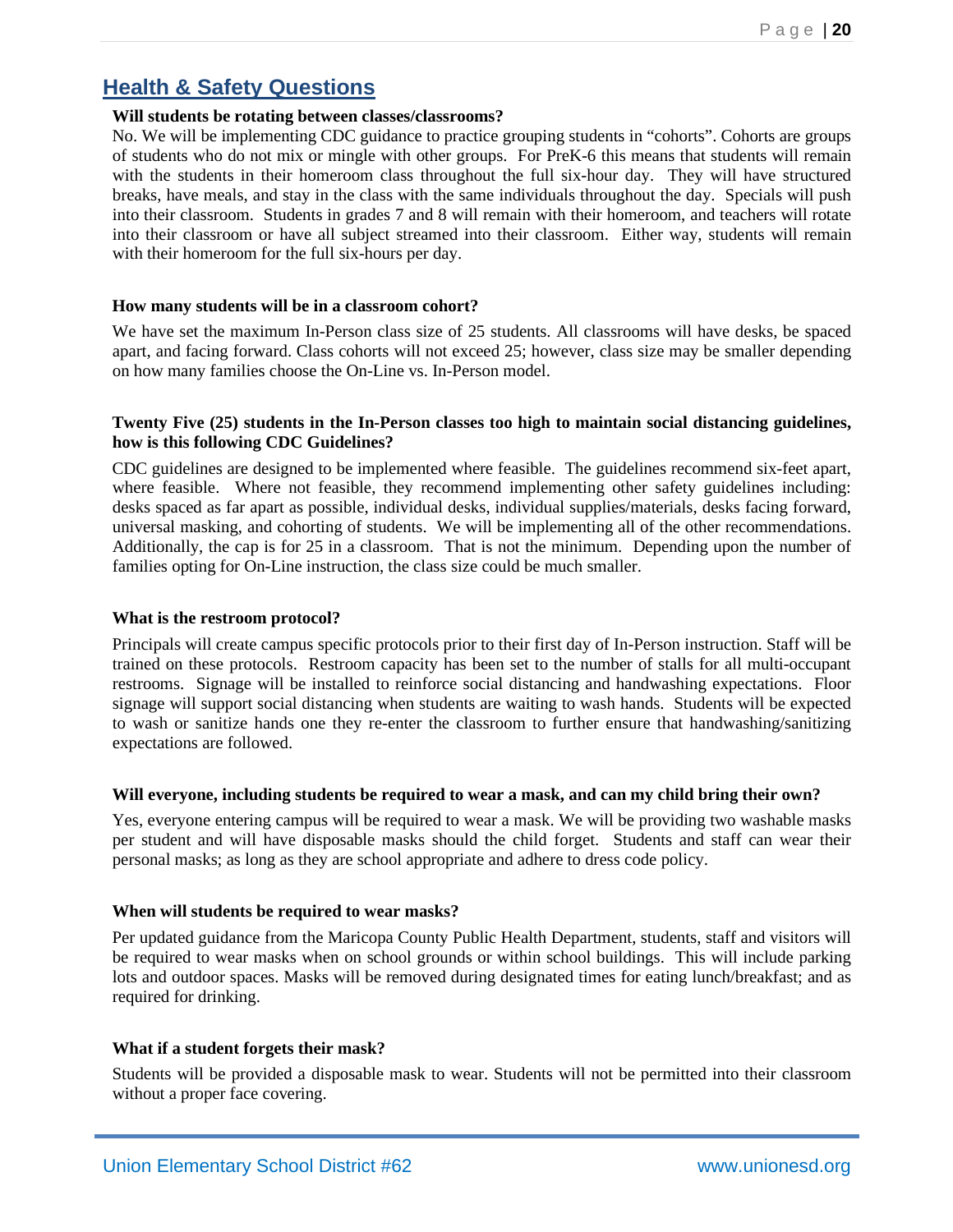### **How will you support students having difficulty wearing a face mask?**

First, we ask parents to begin preparing each child to wear a face mask. Start in small amounts of time and work your way up. At school students will be provided direct instruction on how to follow the masking expectations. We will be teaching proper mask wearing procedures through PBIS. We are Being Safe, Responsible, and Respectful in helping slow the spread of germs by wearing our masks. We will positively reinforcing students who demonstrate these behaviors.

Students needing additional support will be provided a reminder of the expectation, a re-teach of the expectation, and if they are unable to adhere to the expectation after being provided support, they would be referred to the office for further intervention. We will make plans/accommodation to support children in learning this new behavior.

However, if together we are unable to successfully teach this skill, the child may have to attend On-Line learning. For any student who need an accommodation, please contact your school administration.

### **In case of emergency, how will multiple classes safely and swiftly exit and congregate?**

Each campus has an emergency plan that we will continue to use. We will follow guidance from state and local officials. Training for those procedures will take place in smaller groups, and with their cohorts; for example, per July 10, 2020, guidance from Arizona Department of Forestry and Fire Management

"To promote social distancing during fire drills, the Arizona State Fire Marshal's Office recommends that schools be creative in how they perform the drills. For example, classes staggering their evacuation DURING THE DRILL ONLY to minimize the number of students congregating in the hallway and outside assembly areas. Students may also be required to space apart during the fire drill. At the beginning of a drill, an announcement may be made by school administrators to distinguish the drill from an actual fire alarm activation. Other instructions regarding social distancing practices during the drill may be given.

### **PLEASE NOTE: In the event of an unplanned fire alarm, all building occupants must evacuate immediately. Social distancing requirements do not apply to normal fire alarm activations."**

### **Will teachers and staff be tested regularly?**

No. Public Health advises employers NOT to require a Covid-19 test for employees. However, sick employees and students are required to stay home. Additionally, staff and parents are expected to screen daily before heading to school.

#### **How will students with no insurance be tested if needed?**

There are many free testing sites across the valley, including testing sites operating 24/7. You can find a location closest to you at Arizona Department of Health Services https://www.azdhs.gov

#### **How will students access water during the school day?**

Students and staff are encouraged to bring personal water bottles to school each day. Bottles can be filled in classrooms with sinks. Additionally, we will have water bottle refilling stations at each campus.

#### **Can parents eat lunch with their students on campus?**

To begin the year, and until further notice, no visitors, including parents will be permitted within the school setting. Meal time is a high risk time; therefore, we are working to limit the socialization during this period of time to ensure students focus on eating. We will afford students other opportunities to socialize; however, we will do this while they are masked.